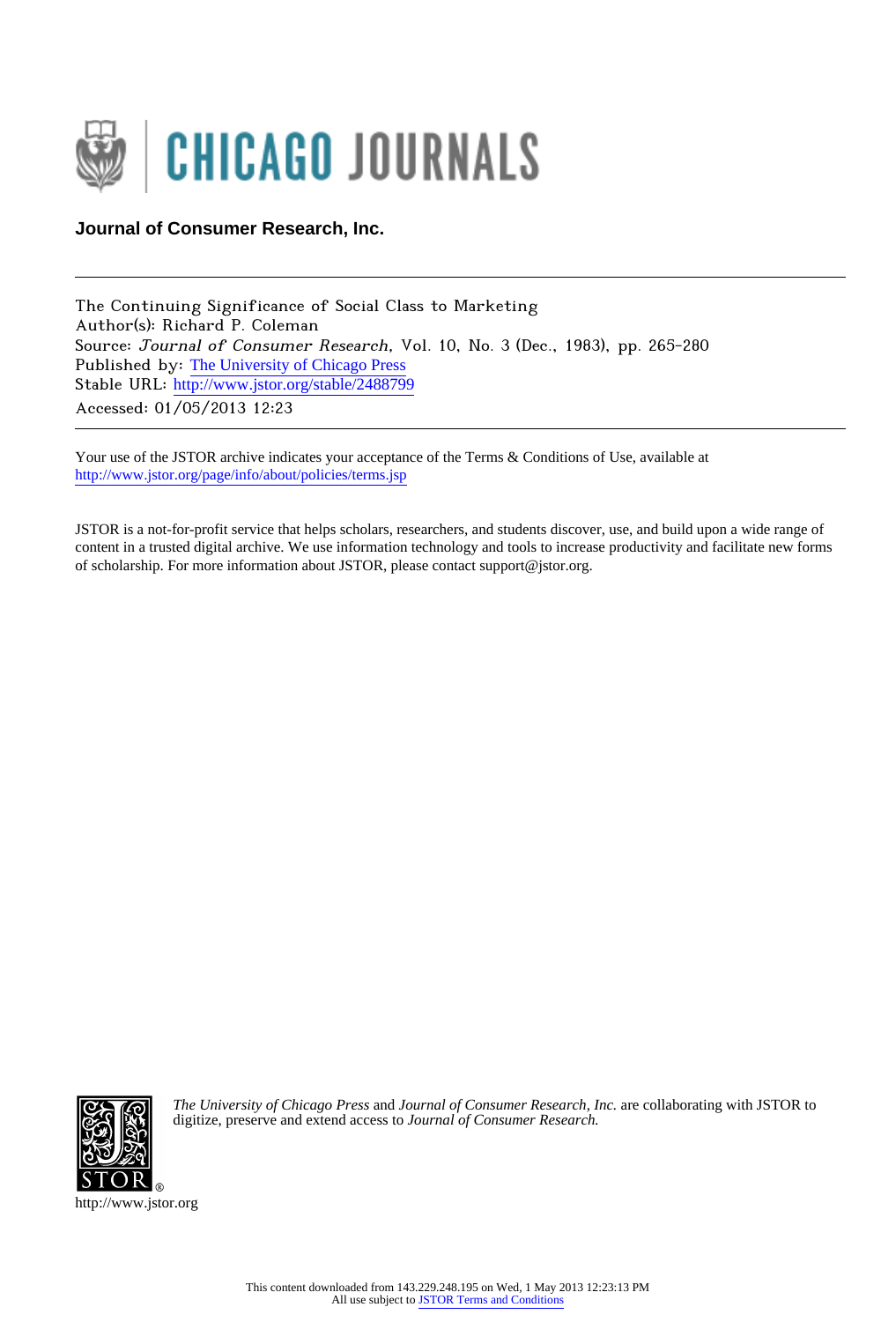# **The Continuing Significance of Social Class to Marketing**

**RICHARD P. COLEMAN\*** 

**Social class is conceptually complicated, philosophically upsetting, and methodologically challenging, yet it continues to offer provocative insights into consumption choices. The latest thinking from sociologists points to a basic continuity in the American status structure: fundamental differences among the classes in selfimage, social horizons, and consumption goals continue despite changes in income distribution, the demographics of family composition, and life styles. The question of whether class or income is the better predictor of marketplace behavior should be rephrased: How does class affect use of income?** 

**<sup>T</sup>here are no two ways about it: social class is a difficult idea. Sociologists, in whose discipline the concept emerged, are not of one mind about its value and validity. Consumer researchers, to whose field its use has spread, display confusion about when and how to apply it. The American public is noticeably uncomfortable with the realities about life that it reflects. All who try to measure it have trouble. Studying it rigorously and imaginatively can**  be monstrously expensive. Yet, all these difficulties not**withstanding, the proposition still holds: social class is worth troubling over for the insights it offers on the marketplace behavior of the nation's consumers. "Hot" and "new" in the 1950s, social class fell from favor and use**  in the 1970s-it turned "cold" and "old," as it were, hurt **by mistakes in employment and by controversy over its**  merits vis-à-vis income. A fresh view of class is needed, a reassertion of its value in the 1980s-and such is the **present purpose.** 

**This paper represents a much-abbreviated, highlighting stab at updating the social class concept and practice. The purpose here is to present some ideas that hopefully will suggest the continuing importance of the social class concept to practitioners and educators in the field. I have drawn heavily on privately financed research, the detailed results of which are not yet in the public domain.** 

## **THE SOCIAL CLASSES AT LATEST LOOK**

**The storyline on the American status structure with which the marketing profession is most familiar was introduced into sociology by W. Lloyd Warner with the first volume** 

**of his Yankee City series (1941). Six social classes were identified in this work: upper-upper, lower-upper, uppermiddle, lower-middle, upper-lower, and lower-lower. This view of the status system crossed over into marketing in the 1950s, and has been forwarded almost intact ever since, although in recent years its currency has been questioned. The social classes that Warner "discovered" offered a new perspective on community life. His were not the economic classes, power clusters, or political interest groups postulated by other social scientists as the meaningful divisions**  of American society: they were—as defined by Warner**classes of people who were approximately equal in community esteem, and were made up of men and women who regularly socialized among themselves, in both formal and informal ways, and shared behavioral expectations. It was Warner's conviction that these classes represented the most basic ordering of Americans in terms of the self-feelings involved and of shared community respect. Researchers and marketers took note of this concept when Warner and his colleagues at the University of Chicago and Social Research, Inc. began demonstrating that members of different social classes displayed different purchase goals and shopping behaviors. The classes were thus motivational groupings as well as status categories-cause, thereby, not merely correlate, of consumption choice.** 

**To ask how applicable this social class view is in the 1980s, given the decades that have passed since its initial formulation and subsequent adoption by the marketing profession, is, of course, a reasonable question. The critical issues are:** 

- **\* Do we really have the same classes now as then, and if not, what are they?**
- **\* How do the status groupings that characterize today's America affect consumer behavior?**
- **\* How do we now tell who ranks where when we study**  status phenomena?

**265** 

**C JOURNAL OF CONSUMER RESEARCH 0 Vol. 10 0 December 1983** 

**<sup>\*</sup>Richard P. Coleman, author of some of the classical, pathbreaking research on social class over some three decades, is now Professor of Marketing, College of Business Administration, Kansas State University, Manhattan, KS 66506.**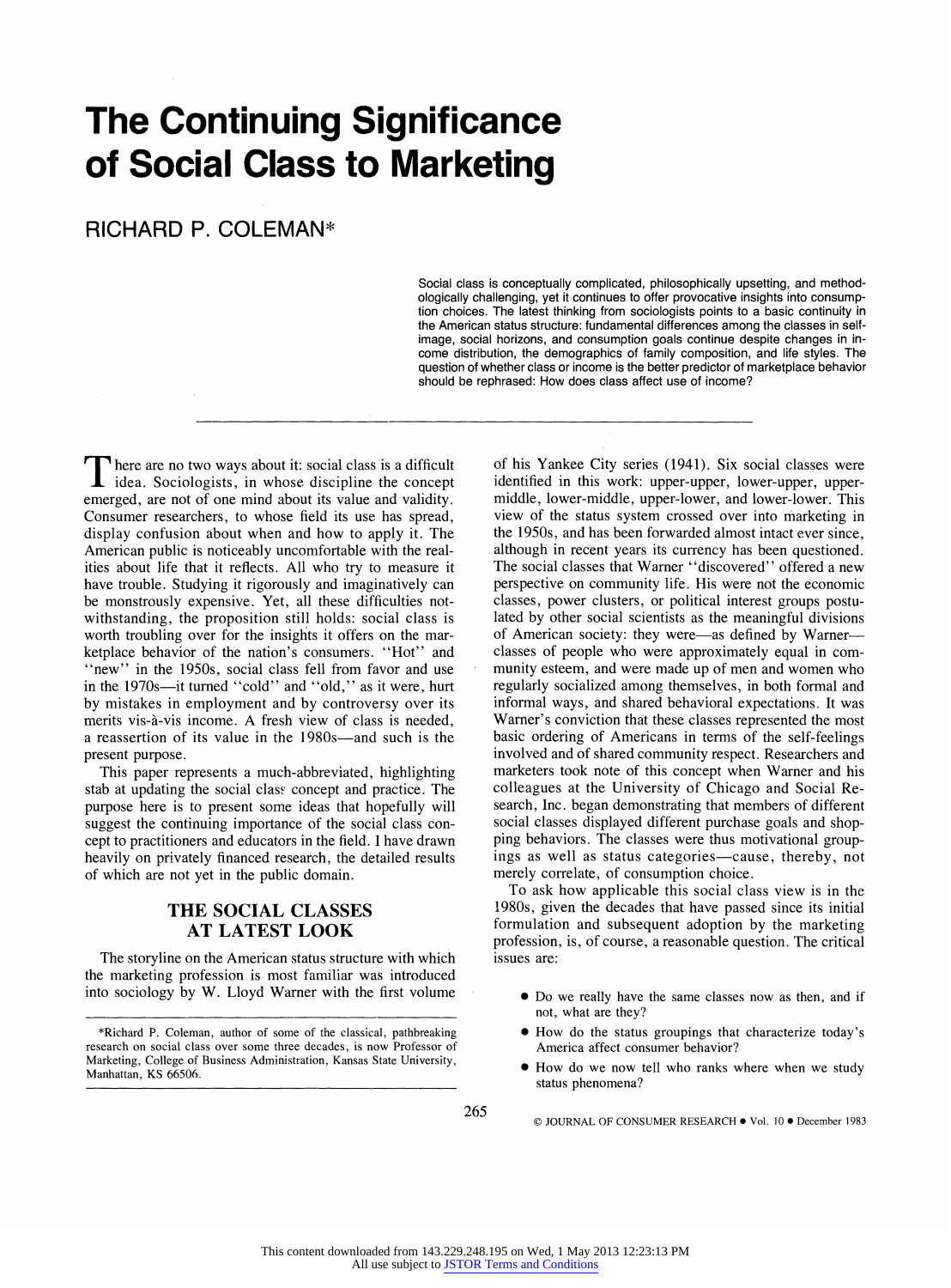**Marketing literature was singularly lacking in attention to**  these issues throughout the 1970s—and not without cause, **since sociology, from whence social class had sprung, paid similarly little attention for almost two decades.** 

## **An Updated Classification**

**For sociologists, the 1960s and early 1970s were years of cultural ferment and research excitement: the civil rights movement, the feminist struggle for increased equality, the gay liberation drive, and student uprisings in the colleges dominated the sociological agenda. Research in social stratification moved away from contemplative studies of the community hierarchy toward programmatic investigations**  into all forms of discrimination—between the sexes, the races, ethnic groups, and age cohorts, for example—plus **inquiry into any inequities in income, political power, and educational opportunity which might suggest (or "prove") exploitation of one group in America by another, and/or that life chances varied "unfairly" by social origin. Implicit in all this was a conviction among sociologists that what should matter most to individual Americans is the situations**  in which they find themselves—not something so ephem**eral as a point they might occupy on some social status hierarchy by virtue of personal reputation and that of their network of friends. In this, "situations" meant occupational role, income level, living conditions, and identification with a possibly disadvantaged ethnic/racial group. It is the thrust of this sociological view that Dennis Gilbert and Joseph Kahl have brought into combination with theories from political economy to frame their story in The American Class Structure: A New Synthesis (1982). This most recent sociological contribution to status analysis is a dramatic updating of Kahl's previous, synthesizing study, The American Class Structure (1957), in which, reviewing the literature of community studies from the 1950s and before, Kahl treated class in the United States as essentially a matter of style, social networks, and personal prestige reputation. In the new work, a change of mind has taken place-and this is how Gilbert and Kahl put it (1982, p. 354):** 

**We have reversed the direction of emphasis . . . We pay more attention to capitalist ownership and to the occupational division of labor as the defining variables . . . then treat prestige, association, and values as derivative. This difference in viewpoint reflects shifts in the general orientation of the discipline of sociology.** 

**A thumbnail characterization of the class structure which Gilbert and Kahl offer as their new synthesis of political theory and sociological analysis appears in the left column of Exhibit A. In the right column, for comparison, is a similarly abbreviated characterization of the class structure set forth in Social Standing in America (Coleman and Rainwater 1978), which can be thought of as "the latest look" at social class taken from a Wamerian social-psychological perspective. This work is the product of a study sponsored in the 1970s by the Joint Center for Urban Studies of MIT**  **and Harvard, in which a cross-section of 900 residents from the Boston and Kansas City metropolitan areas were interviewed intensively on status matters, focusing on their individual perceptions of the social hierarchy and felt participation in it.** 

**What first strikes the eye in Exhibit A is how much these two "latest looks" at the status structure have in common. To a certain extent, however, this is deceiving, since the two views proceed on different classificatory principles. Gilbert and Kahl take a functionalist, "situations" stance, drawn in major part from economic as well as social-political theory. Coleman and Rainwater's view is reputational and behavioral, borrowing heavily from "man in the**  street" imagery. Nevertheless, there are two important sim**ilarities: they both acknowledge three principal groupings of Americans, and to each they assign almost identical portions of the population.** 

**The roots for a threefold status division are very deep right now. This is the way the middle mass of citizens most readily talk about the hierarchy: there are "people (like us) in the middle," "people above," and 'people below," with economic status the major differentiating factor, followed by educational credentials and behavioral standards as secondary influences. And this is the way some of the wisest political analysts are looking at the electorate. In The Real American Majority, for example, Scammon and Wat**tenberg (1970) proposed that on social issues—in people's ideas about crime and justice, morality and law—the white**collar middle class became allied with the blue-collar working class in the late 1960s to form a great American center**  wherein is found the "real majority" that swings elections.<sup>1</sup> **What we see in these tripartite divisions of American society is truly a dramatic shift away from the bipartite view common to earlier interpretations. Before World War II, social scientists commonly pictured American society as**  split into opposing halves-a higher-half business class ver**sus a lower-half working class, white-collars on the one**  side and blue on the other---or, put even more harshly, "have" superiors versus "have-not" inferiors. Now, in **both models shown in Exhibit A, that split has diminished to a mere dividing factor within Middle America, while**  two formerly secondary division lines—one between War**ner's upper-middle and lower-middle, the other between his upper-lower and lower-lower-have risen to primary status (leading, indeed, to class name changes).** 

**The Gilbert-Kahl model is likely to prove of less interest in the long run to marketing people than is the Coleman-Rainwater model, but the rationales for its six** 

**<sup>&#</sup>x27;The label "Middle Americans" for these people who form the political and social-philosophical center is commonly attributed to columnist Joseph Kraft, who began using it toward the end of 1967 in reference to that part of the public generally given to hardline anti-communism and conservative views on domestic social issues. In Kraft's initial usage and perception, Middle Americans tended to live more in the heartland than on the coasts, in small towns or in middle-income suburbia. In status, they tended to be either lower white-collar or upper blue-collar; it is this occupation image that sociologists have adopted in applying the phrase to the social status hierarchy.**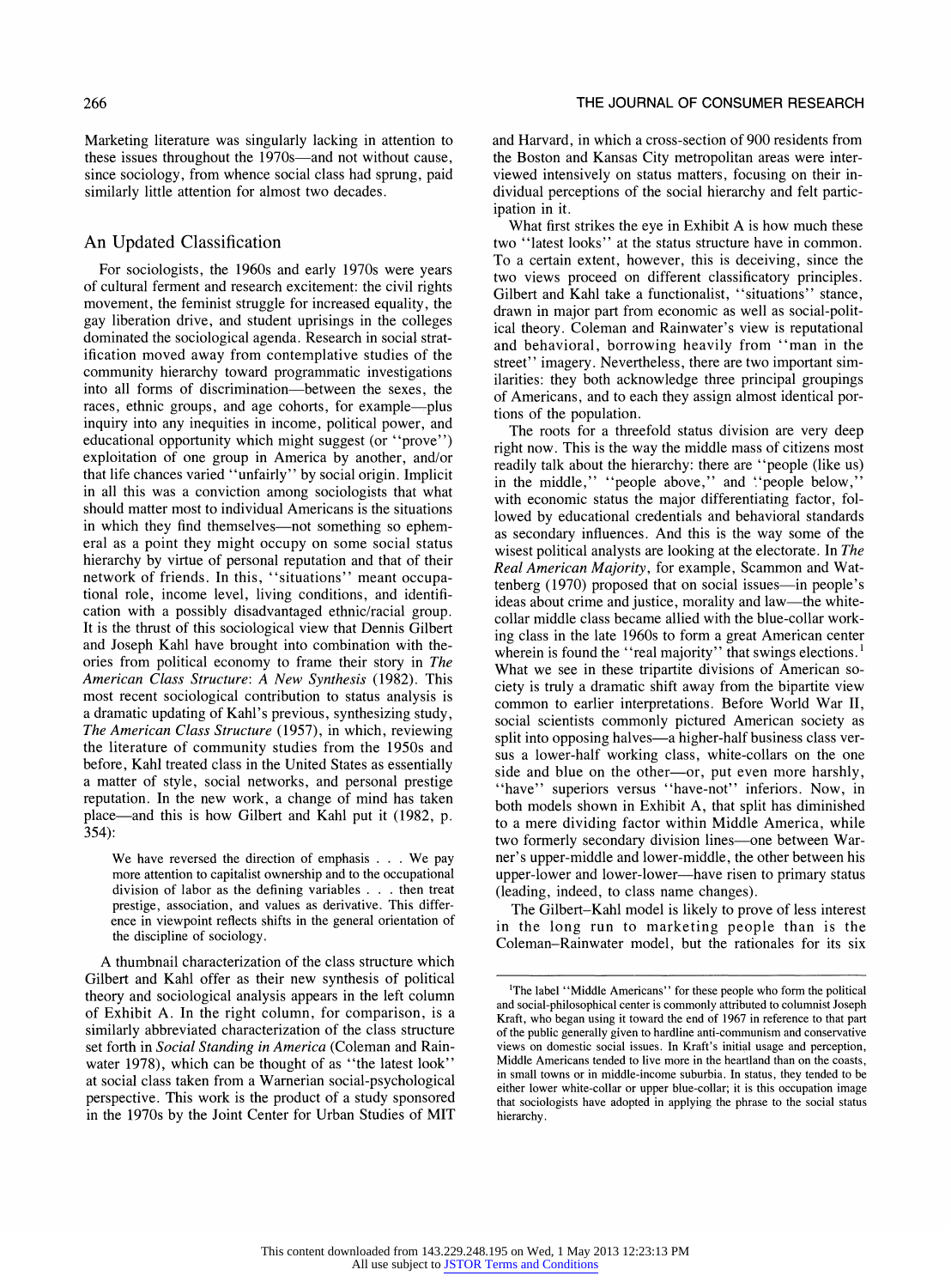#### **EXHIBIT A**

#### **TWO RECENT VIEWS OF THE AMERICAN STATUS STRUCTURE**

| The Gilbert-Kahl New Synthesis Class Structure: <sup>3</sup>                                                                                                                                                                                                                                                                                    | The Coleman-Rainwater Social Standing Class Hierarchy: <sup>b</sup>                                                                                                                           |  |
|-------------------------------------------------------------------------------------------------------------------------------------------------------------------------------------------------------------------------------------------------------------------------------------------------------------------------------------------------|-----------------------------------------------------------------------------------------------------------------------------------------------------------------------------------------------|--|
| A situations model from political theory and sociological analysis                                                                                                                                                                                                                                                                              | A reputational, behavioral view in the community study tradition                                                                                                                              |  |
| <b>Upper Americans</b>                                                                                                                                                                                                                                                                                                                          | <b>Upper Americans</b>                                                                                                                                                                        |  |
| <b>The Capitalist Class</b> (1%)—Their investment decisions shape<br>the national economy; income mostly from assets, earned/<br>inherited; prestige university connections<br>Upper Middle Class (14%)—Upper managers, professionals,<br>medium businessmen; college educated, family income ideally<br>runs nearly twice the national average | <b>Upper-Upper</b> (0.3%)—The "capital S society" world of inherited<br>wealth, aristocratic names                                                                                            |  |
|                                                                                                                                                                                                                                                                                                                                                 | Lower-Upper (1.2%)-The newer social elite, drawn from<br>current professional, corporate leadership                                                                                           |  |
|                                                                                                                                                                                                                                                                                                                                                 | Upper-Middle (12.5%)-The rest of college graduate managers<br>and professionals; life style centers on private clubs, causes,<br>and the arts                                                 |  |
| <b>Middle Americans</b>                                                                                                                                                                                                                                                                                                                         | <b>Middle Americans</b>                                                                                                                                                                       |  |
| Middle Class (33%)—Middle level white-collar, top level blue-                                                                                                                                                                                                                                                                                   | Middle Class (32%)-Average pay white-collar workers and                                                                                                                                       |  |
| collar; education past high school typical; income somewhat                                                                                                                                                                                                                                                                                     | their blue-collar friends; live on the "the better side of town,"                                                                                                                             |  |
| above the national average                                                                                                                                                                                                                                                                                                                      | try to "do the proper things"                                                                                                                                                                 |  |
| Working Class (32%)—Middle level blue-collar; lower level                                                                                                                                                                                                                                                                                       | Working Class (38%)-Average pay blue-collar workers; lead                                                                                                                                     |  |
| white-collar; income runs slightly below the national average;                                                                                                                                                                                                                                                                                  | "working class life style" whatever the income, school                                                                                                                                        |  |
| education is also slightly below                                                                                                                                                                                                                                                                                                                | background, and job                                                                                                                                                                           |  |
| <b>Marginal and Lower Americans</b>                                                                                                                                                                                                                                                                                                             | <b>Lower Americans</b>                                                                                                                                                                        |  |
| The Working Poor (11-12%)-Below mainstream America in                                                                                                                                                                                                                                                                                           | "A lower group of people but not the lowest" (9%)-                                                                                                                                            |  |
| living standard, but above the poverty line; low-paid service                                                                                                                                                                                                                                                                                   | Working, not on welfare; living standard is just above poverty;                                                                                                                               |  |
| workers, operatives; some high school education                                                                                                                                                                                                                                                                                                 | behavior judged "crude," "trashy"                                                                                                                                                             |  |
| <b>The Underclass</b> (8-9%)—Depend primarily on welfare system                                                                                                                                                                                                                                                                                 | "Real Lower-Lower" (7%)-On welfare, visibly poverty-                                                                                                                                          |  |
| for sustenance; living standard below poverty line; not                                                                                                                                                                                                                                                                                         | stricken, usually out of work (or have "the dirtiest jobs");                                                                                                                                  |  |
| regularly employed; lack schooling                                                                                                                                                                                                                                                                                                              | "bums," "common criminals"                                                                                                                                                                    |  |
| Homewood, IL: The Dorsey Press.                                                                                                                                                                                                                                                                                                                 | aAbstracted by Coleman from Gilbert, Dennis and Joseph A. Kahl (1982), "The American Class Structure: A Synthesis," Chapter 11 in The American Class Structure: A New Synthesis,              |  |
| in America: New Dimensions of Class, New York: Basic Books.                                                                                                                                                                                                                                                                                     | <sup>b</sup> This condensation of the Coleman-Rainwater view is drawn from Chapters 8, 9, and 10 of Coleman, Richard P. and Lee P. Rainwater, with Kent A. McClelland (1978), Social Standing |  |

**subdivisions illustrate contemporary academic thinking about class in the United States. Gilbert and Kahl have organized their New Synthesis model around a "series of qualitative economic distinctions and their symbolization," and explain it this way:** 

- **1. The capitalist class, containing just 1 percent of the population, yet "controlling some 51-52 percent of the nation's wealth," is distinguished from the upper middle class most noticeably by its impressive ownership of income-producing assets.**
- **2. The upper middle class is distinguished from the middle class by possession of sophisticated educational creden**tials which have given its members their entrée to the **valued managerial and professional posts they occupy.**
- **3. The middle class is distinguished from the working class by a combination of job security and freedom from routinization at work; members of the class, wearing white or blue collars (but mostly the former), frequently "give orders to those below" in the workplace hierarchy, and they "usually feel secure" in their situations.**
- **4. The working class is distinguished from the working poor by having escaped entrapment in the marginal sector of the labor market, and because their living standard tends**

**to place them "in the mainstream" (albeit in "the lower half").** 

- **5. The working poor are distinguished from the underclass because, while not sure of steady employment, they are**  more often at work than not-and are *not nearly so se***verely limited in labor force participation.**
- **6. The underclass is distinguished from all the other classes because in this class alone do people "receive a majority**  of their income either from illegal activities or from gov**ernment transfers."**

**The Coleman-Rainwater approach to construction of a national status hierarchy is very different: it is designed to reflect popular imagery and observation of how people interact with one another-as equals, superiors, or inferiors. Personal and group prestige is at its heart. In this hierarchy, social standing is a multi-factored, richly textured phenomenon. Identification with each class is influenced most heavily by educational credentials and occupation (including income as a measure of work success), but it is also affected to varying degrees by social skills, status aspirations, community participation, family history, cultural level, recreational habits, and physical appearance; ultimately, the proper index to status is a person's social circle of accep-**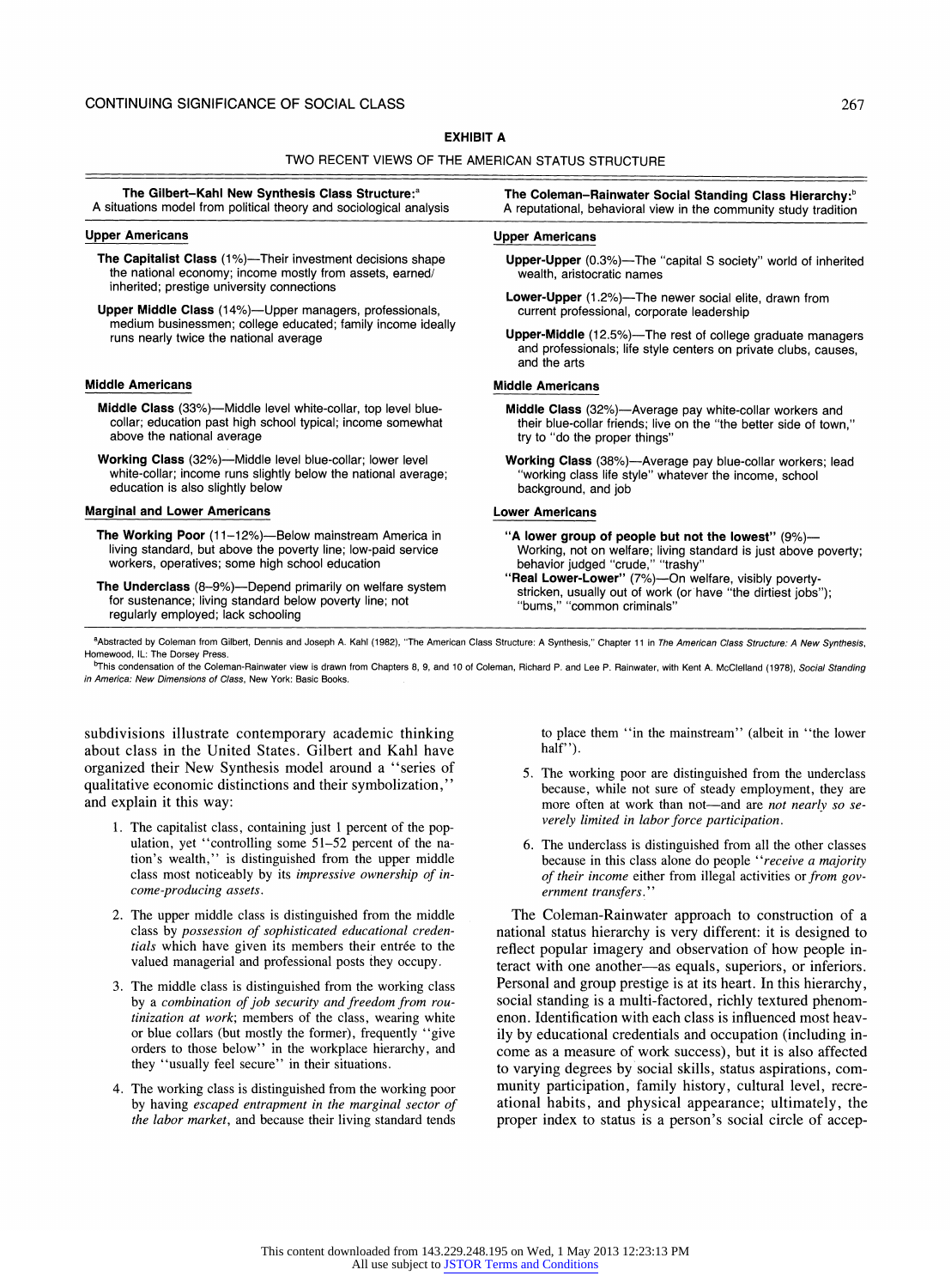**tance. No simple statements of qualitative distinction define each stratum with such theoretical precision as in the Gilbert-Kahl model. Nevertheless, three or four words can be**  used to communicate each stratum's thematic core—suc**cessively, from top down in Exhibit A, these might be "old**  family names," "accepted new money," "collegiate cre**dentials expected," "white-collar associations," "bluecollar life style," "definitely below the mainstrearn," and "the welfare world." If these phrases remind readers of the conventional portraits of the status hierarchy, this is because the social ranking Americans apply to one another in reputation and interaction is demonstrating impressive thematic continuity from one generation and era to the next.** 

## **Applying the New Classification**

**What, then, should the marketing world do with these "latest looks" at social class? Drawing from my own research experience with the social class variable during the past two decades, I would suggest two ways this concept might be used in research and strategy planning. One is to**  divide the consuming public into four main status groups— **Upper Americans, Middle Class, Working Class, and Lower Americans. The second suggestion is more a re**minder than a new idea-namely, that it must always be **kept in mind that a diversity of family situations and a nearly unbelievable range in income totals are contained within each class. The thumbnail sketches and three-word thematic summaries so commonly used to characterize status groups oversimplify in ways that cause people to forget the great variety of life circumstances found in every status group, whether it is the narrow world of upper-upper Upper Americans or the extremely large world of the working class. To illustrate:** 

**A "prototype" household of middle-class Middle American status has as its head a man employed in some lower management office job, earning between \$24,000 and \$29,999 a year (1983 urban-average dollars), whose wife isn't working, so that is all the family income. Almost as likely to be middle class is a divorcee with two years of college as an educational credential, who is trying to support two children on a legal secretary's salary of as little as \$13,500-and who may be best friend and frequent bridge-playing chum to the wife in the first case. Another middle-class home will contain a working couple, both in office jobs, earning in combined total \$42,000 or even \$45,000 a year. A fourth might have as its head the owner of a bowling alley and restaurant whose**  wife may or may not be helping to run it-or the owner could be a widow, divorcee, or never-married woman; in any case, **the living standard projected by house, car(s), and clothes suggests an income of \$60,000 or \$70,000 a year, yet the social status is still middle class because, through lack of mobility aspirations and/or social skills, no Upper American connections and acceptance have been established.** 

**A picture of equally great income and situational differences could be painted for every social level. When marketers and researchers use social class conceptually, they must remember the variations in age of household heads, the broken families, the single people, and the working**  **couples found in each class, and must realize that all these people are trying to maintain similar social class identities and that in so doing, the motives and goals they bring to the marketplace may be functionally the same, although their means differ greatly.** 

**A single class category of Upper Americans, formed by the bracketing together of upper-uppers with lower-uppers and upper-middles, is recommended on several counts. One is that in a representative sample there would be too few respondents from the two upper-class layers for separate study and statistical treatment unless the total survey size were to exceed 2,000 persons. A second is that diagnosis of social rank-as between these three levels-is not reliably accomplished via the kinds of class-measuring instruments used in the typical mass survey study; the data required for precise placement at these levels are not ordinarily collected, and machine scoring cannot easily be made sensitive to all the nuances involved.2 A third reason is that the motives and goals in consumption of most massmarketed products do not necessarily differ significantly between these three substrata of Upper Americans: only regarding luxury goods and services or specialty items are differences commonly critical.** 

**The two social levels counted as Middle Americansmiddle class and working class-are most assuredly worth separate attention from the marketing profession, even though they may not be so sharply differentiated in public image or political views as they were a generation ago, when Warner named them lower-middle and upper-lower, respectively. That they still represent distinct social worlds with different behavioral norms and life styles, despite marked overlap in income, was one of the crucial findings in the Coleman-Rainwater research for Social Standing in America (1978). Educational background, class of origin, and a wife's social aspirations often override a husband's white-collar/blue-collar job definition in determining family identification with one class or the other. Consumption priorities and marketplace choices vary accordingly.** 

**Lower Americans are separated into two subclasses in the Gilbert-Kahl as well as in the Coleman-Rainwater model. Both models thus reflect how, in the past 30 years, the public has come to differentiate between people who survive on government transfer payments and those who are poor but who do not usually depend on such assistance. In the 1970s, welfare workers and social scientists began** 

**<sup>2</sup>Club memberships, specific colleges attended, religious affiliations, and ethnic identifications are all, on occasion, critical evidence of the**  exact step occupied on the Upper American social ladder-these are **among "the nuances involved." Possibly one out of 15 or 20 families**  who rank upper-upper in social acceptance may not indeed be "old**money"; a portion of families never achieve upper-upper status even through three generations of wealth; and "nouveau riche" families are not always lower-upper-in a goodly share of instances, they fall somewhere below that, in a category best described as Non-Upper Rich. For further detail on the "nuances" of Upper American rank in metropolitan areas, see Coleman and Neugarten (1971) and Coleman and Rainwater (1978). Still another kind of "nuance" is how to equate the high-status worlds of people living in smaller communities with those in metropolitan areas; this has not yet been solved to anyone's satisfaction.**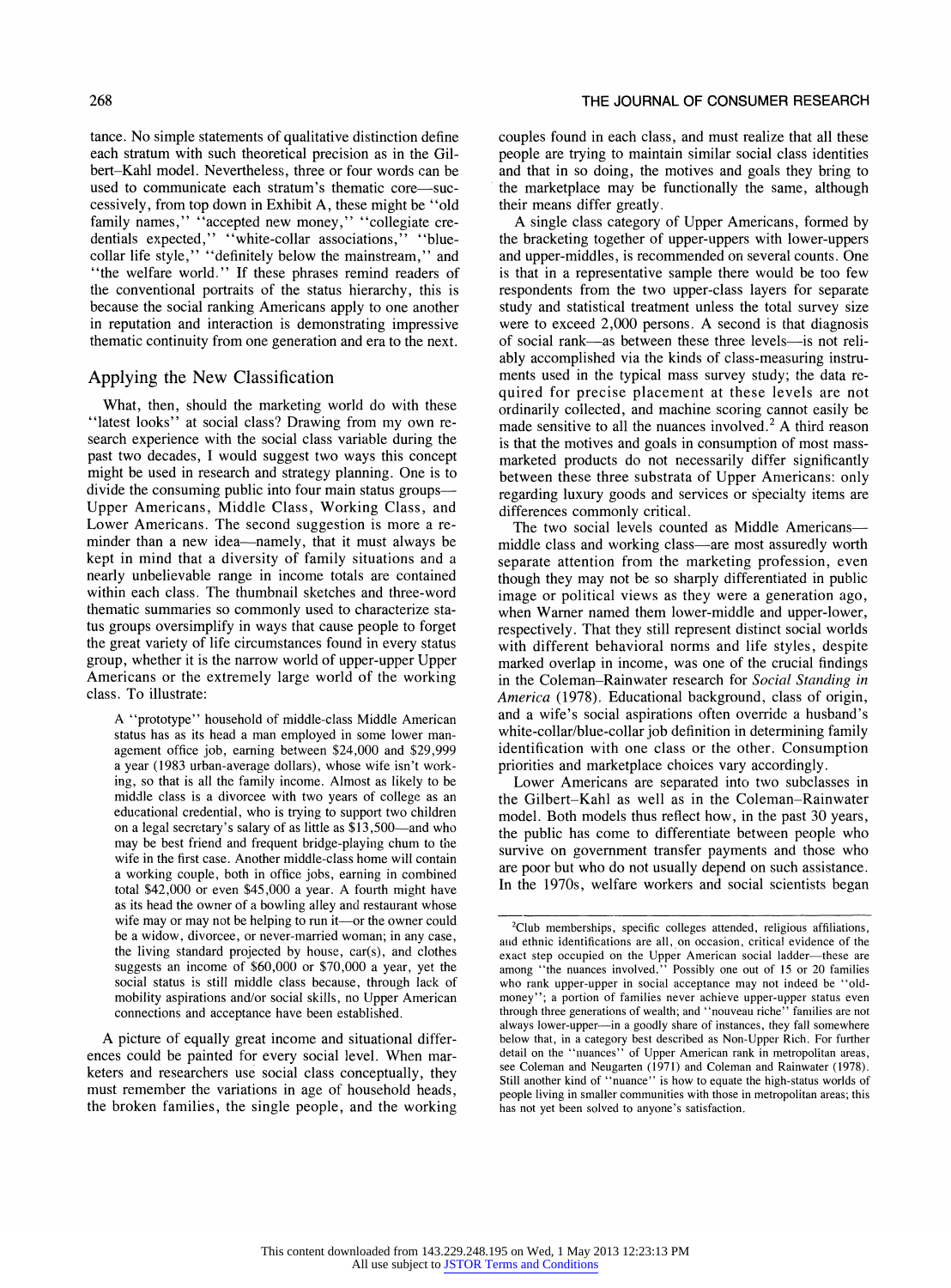**referring to the former as "the underclass," while applying "disadvantaged" to the class as a whole (Auletta 1982). The two levels combined account for no more than onefifth of the adult population and less than one-tenth of the disposable income (8 or 9 percent by the Gilbert-Kahl definition, and only 6 or 7 percent by the Coleman-Rainwater classification) .3** 

## **CONTINUITY AND CHANGE IN CLASS CONSUMPTION CHOICES**

**The class concept won entry into the marketing discipline when the proposition that consumer motivations varied consistently by social class was set forth in the 1950s by "the Chicago group" (the Tribune's Pierre Martineau and the Social Research Incorporated's Lloyd Warner, Burleigh Gardner, Lee Rainwater, and Sidney Levy). Pierre Martineau, director of research at the Chicago Tribune, is usually credited with taking the lead in advocating that marketers and advertisers pay attention to the social class variable, by writing Motivations in Advertising (1957), speaking at conventions, and submitting journal articles (e.g., Martineau 1958). This effort was abetted by SRI's issuance of Women and Department Store Advertising, edited by Charles McCann (1958). Appearance in 1959 of Workingman's Wife, co-authored by SRI's Rainwater, Coleman, and Handel, won further interest from the marketing profession for class as a consumption factor, as well as attracting the eye of sociologists through its detailing of blue-collar couples' life styles.** 

**The research the Chicago group blazed trails with in the very late 1940s showed upper-middle Americans pursuing different goals in home furnishing, appliances, clothing, food, and leisure time use than lower-middles, who in turn displayed consumption objectives (and aesthetic preferences) markedly different from upper-lowers. Certain "catch" phrases encapsulated these inter-class variations: upper-middles were identified with consumption choices reflecting "quality" and "taste," lower-middles with "re-** spectability" and "conformity," upper-lowers with "mod**ernity" and "quantity," and lower-lowers with "instant gratification." This became the accepted wisdom in marketing's theory and textbooks, holding sway through the 1960s.** 

**During the 1970s, involvement with social class declined as alternatives emerged-most notably life styles, but also age cohorts, ethnic and racial subgroups, and even geographically related population breakdowns. One source for the distance marketers put between themselves and social class was the rise in the late 1960s of a counterculture that grew out of opposition to the Vietnam war, initially created divisions inside each class, and ultimately affected all classes, bringing new habits of grooming, sexual attitudes, language usage, and musical preference into the mainstream.** 

**Another source for disaffection from class was the differentiation by age cohorts in public behavior that became so extreme in the late 1960s, and remained strong-though in modified ways-through the middle 1970s; generations appeared united across class lines in philosophy, marketplace priorities, and consumption choices. A third source**in some ways a product of the other two—was an increasing **visual confusion in the public signs of high status and low status. John Brooks gave partial explanation for this in Showing Off in America (1981):** 

**The most effective status seeking style is mockery of status seeking . . . thus the well-to-do wear blue jeans, even worn and threadbare, to proclaim that one is socially secure enough to dress like an underpaid ranch hand.** 

**Brooks' phrase for this was "parody display." Confronted with such ambiguous consumption choices and status messages, marketers have asked: If people of different social standing no longer seek to present themselves differently in public, are the classes still distinguished from each other in the self-image motives of their members and in their responses to advertising appeals?** 

**Life-style segmentation was, in its origin, part and parcel with class, which was the very rationale for its importance to marketers-as in Levy (1966; 1971) and Myers and Gutman (1974), who proclaimed life style "the essence of social class." In the last eight or 10 years, however, life style has become an independent concept, a catch-all of psychographic categories and recreational interest groupings that sometimes brings together people from several classes into one group and at other times divides a single class into subsegments. Some life-style, typologies are broad, signifying the basic thrust of a family's expenditure choices in time and money; others are narrow, referring to a single small piece of the total behavior by dividing Americans into runners, watersports enthusiasts, opera buffs, jazz fans. As such, life-style categories are of direct and obvious concern to merchandisers of products and services. Clearly, lifestyle research has a place in any proper sociology of consumption; ideally, though, life style should not replace social class, but exist in combination with it.** 

**It is not surprising that social class sometimes seems** 

**<sup>3</sup>The share of population percentages assigned to the status groups in this paper (see Exhibit A) should be treated as suggestive, not conclusive because these classes should be regarded as conceptual categories-not as precisely defined, measured-and-closed entities. The estimates for the Coleman-Rainwater model were reached after study of several community social-class samplings, contact with a few national cross-section panels, and examination of census data. The findings from these sources were pooled and filtered into a single "best guess" statement. These estimates of social class distribution vary from those printed in various textbooks and in early works on class because (1) the times have changed, (2) the class definitions have changed, and (3) these are projections to the nation rather than findings from one particular community.** 

**Any estimates on income share by class are even more speculative. No documented study is available; the best that can be done is to project from sample data and census reports on distribution of each income level within the national total. Estimates the author would make on income share for other Coleman-Rainwater status groups are: 7-8 percent for the two upperclass levels of Upper Americans, 26-27 percent for the upper-middle sector, 33-34 percent for the middle class, and 26-27 percent for the working class. If this is correct, the two smaller upper-class strata exceed the entire class of Lower Americans in income.**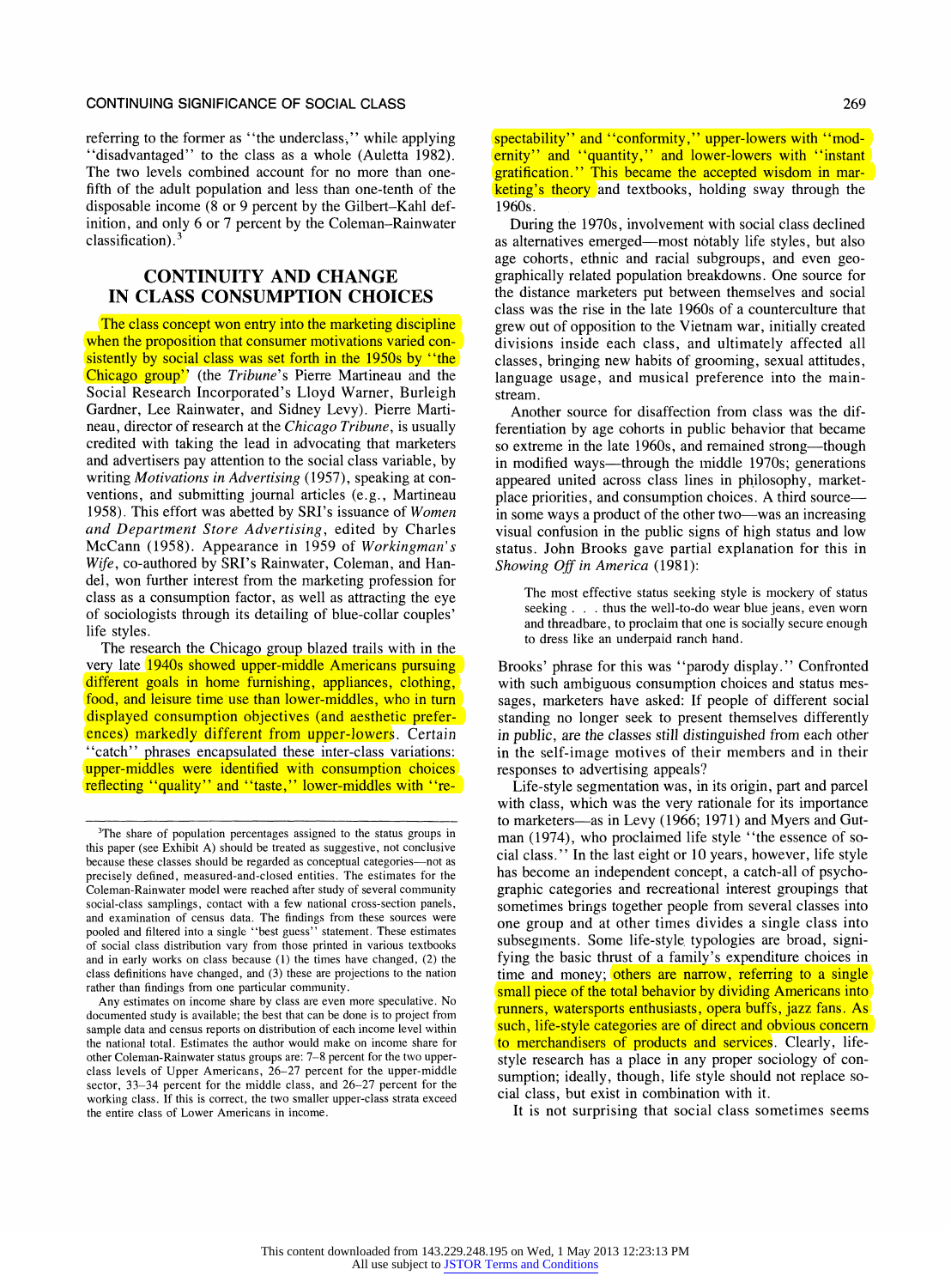**forgotten in the 1980s, since there was a noticeable lack of fresh evidence on its marketplace impact in the literature of the latter 1970s. Indeed, almost as far back as 1960, little was published about class that was truly new; most of what appeared in print merely repeated findings from the 1950s (and some suggested new, contradicting developments). A very large problem is that much of what has been learned about the social class role in consumption choices has remained the private property of research houses and their clients. Another part of the problem is that not all that much research on the class variable was done in those years, both because it is not easy and because new variables emerged and captured contemporary interest. I would like to propose that diminished interest in social class is not so justified as has been assumed in recent years. In illustrating this proposition, I will draw heavily from studies not previously reported, which suggest that social class is continuing to serve as a significant behavioral segmenter in**  most—though not all—consumer markets, and that it is **doing so in surprising and occasionally dramatic ways.4** 

**One such study-an inquiry into neighborhood change processes conducted by a research team at the Joint Center**  for Urban Studies of MIT and Harvard-demonstrated with **astonishing clarity how the social-geographic horizons of working-class Americans differ from those of the middle class (Coleman 1977b). A cross-section of 1,000 men and women residing in the metropolitan areas of Houston, Dayton, and Rochester were asked to specify where the physically closest of their relatives then lived and to suggest how this might have influenced their own residential location. The finding was this: whereas more than half (55 percent) of the lower-class and nearly half (45 percent) of the working-class respondents occupied a house or apartment within a linear mile of where a parent, sibling, inlaw, aunt, uncle, cousin, grandparent, or grown child resided, less than one-fifth (19 percent) of the middle-class sample and barely one-eighth (12 percent) from Upper American status categories lived in such proximity to any kin whatsoever. In future locational intentions, workingclass people usually considered the whereabouts of their extended family, while in the classes above, such concern was almost never reported. Here we see a reflection of the Gilbert and Kahl (1982) proposition that "social classes generate their own subcultures . . . distinctive in life styles, consumption . . . [and] relationships in marriage."** 

## **Working-Class Pride in Family, Place, and Country**

**That working-class Americans are "family folk," depending heavily on relatives for economic and emotional support, was a story first forwarded in detail in Workingman's Wife (Rainwater et al. 1959). Further studies throughout the 1960s and 1970s found this class continuing**  to depend on relatives—relying on kin for tips on job op**portunities, soliciting advice from them on purchases, and counting on them in times of "trouble." This emphasis on family ties is only one sign of how much more limitedand how different-working-class horizons are socially, psychologically, and geographically, compared with those of the middle class. In almost every respect, a parochial view characterizes this blue-collar world.** 

**This locational narrowness has been exhibited in such diverse matters as sports heroes, TV news interest, vacation patterns, and automotive choices. When working-class men are asked which sports figure they most eagerly follow in newspaper sports pages, three-fourths name a player on some local amateur or professional team, whereas less than half of middle-class men and a mere quarter of men from the Upper-American strata are so geographically confined in their preferences. When it comes to television news, much the same principle applies: working-class people like the local segments far more than do middle-class audiences, who show more enthusiasm for national and world coverage. Working-class vacation patterns also illustrate the point: staying in town is not uncommon, and "going away" quite frequently means to a lake or resort area no more than**  two hours distant; if the trip is a longer one, it's likely that **"relations" are the destination.** 

**A 1976 study of car ownership by social status offers yet**  another perspective on working-class loyalties—in this in**stance to their own country, accompanied by great pride in its industrial accomplishments. By the mid-1970s, ownership of an imported car (whether an economy or a luxury model) had penetrated 40 percent of families in upper-status groups and 25 percent in the middle class, but had not reached even one-tenth in the working class. This was three years after the first gas price shock! Yet working-class car owners were still showing a marked preference for the standard sizes and larger cars, rejecting both domestic and foreign compacts; they were choosing used standards over any kind of new compact; and gas-guzzling pickups and recreational vehicles were still in great favor. Thus was the working class remaining the xenophobic heart of resistance to the foreign car invasion and dragging its heels in accepting the idea that America should reduce the size of its automotive equipment; the men of this class were not yet ready to give up this macho symbol of roadway conquest.** 

**It is often speculated that the affluence which came to so much of blue-collar America in the 1950s, 1960s, and 1970s must surely have produced a change of attitudes and values; the phrase for this hypothesized change is "embourgeoisment." Yet research has usually demonstrated the contrary: the studies by Berger (1960), Glen and Alston** 

**<sup>4</sup>The research referred to in this and in the next two sections was almost invariably a team effort, involving the author and his associates at either Social Research, Inc., in Chicago or the Joint Center for Urban Studies of the Massachusetts Institute of Technology and Harvard University. Nearly 200 different projects figure in this experience, featuring depth interviews with over 70,000 persons. For all practical purposes, these sample-survey respondents represent a cross-section of the American public-except for a bent toward residents of metropolitan areas rather than small towns and rural counties. The behaviors studied cover the gamut: television response, newspaper readership, attitudes toward cars, neighborhood preferences, cigarette choice, brand favoritism among beers, and sparetime usage, to name but a few. Findings not referenced to the bibliography have been drawn from research documents which remain the private property of clients who chartered the studies.**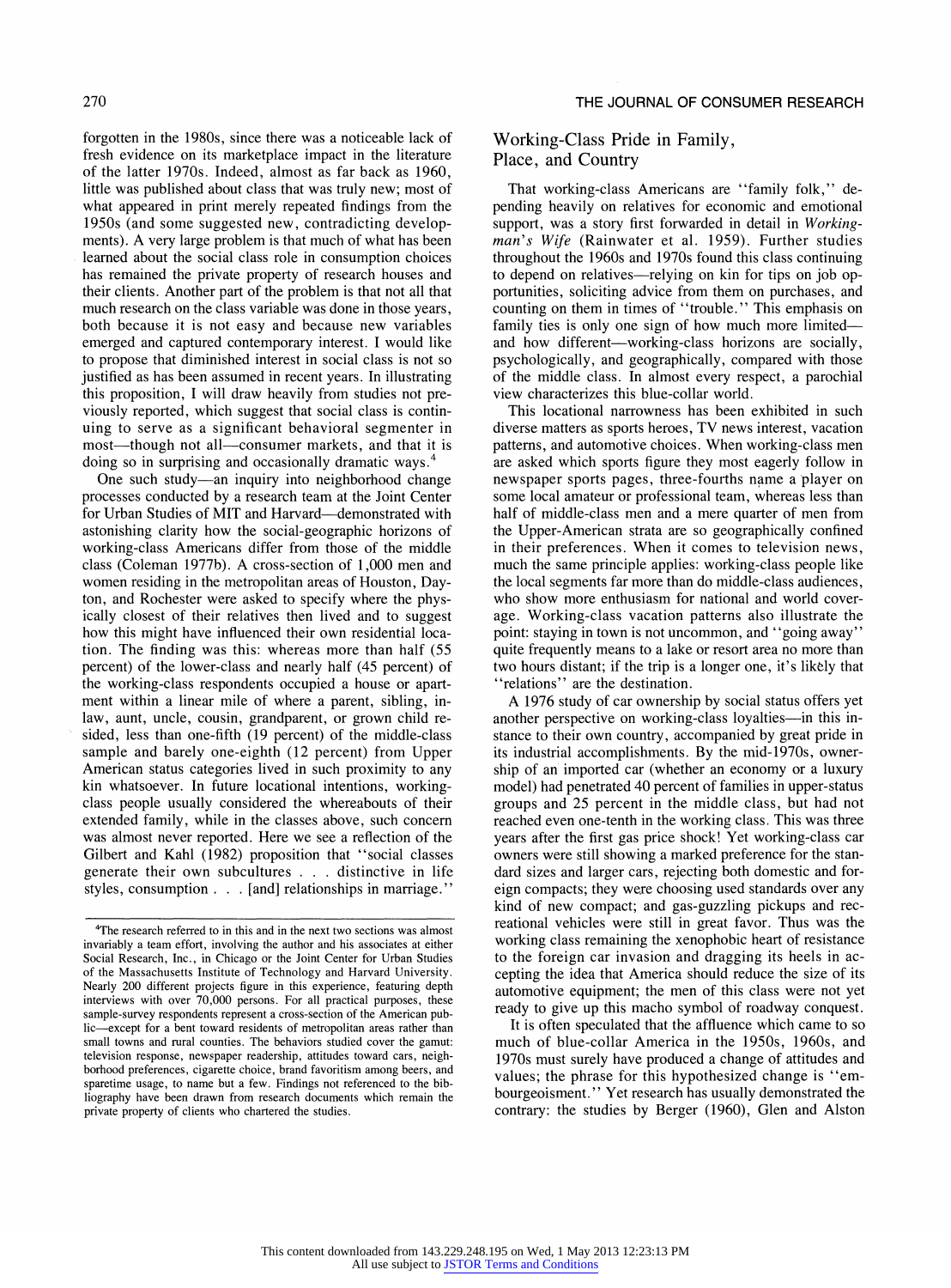**(1968), Hamilton (1972), and LeMasters (1975) are examples. Their observations on the life styles of economically successful blue-collar workers hold that essentially no value change has occurred. For example, the traditional family structure marked by sharp sex-role division and stereotyping has been maintained: for women, the world continues to center on immediate kin, the extended clan, and perhaps a few longtime friends from neighborhood and growingup days; for men, a rich peer-group life is continuing at work and in such gathering places as the corner tavern or Moose Lodge, plus outings of masculine camaraderie (fishing trips, stock car races). Indeed, what sociologists and motivation**  researchers have been finding throughout the past 20 years is **that working-class life styles have been almost impervious to**  change in their basic characteristics—i.e., the limited hori**zons, the centrality of family and clan, the chauvinistic devotion to nation and neighborhood have been little altered by the automobile, telephone, or television. The modernity-and**  change—that these people seek is in possessions, not in hu**man relationships or "new ideas." For them, "keeping up with the times" focuses on the mechanical and recreational, and thus ease of labor and leisure is what they continue to pursue.** 

**The men and women of Lower America are no exception to the rule that diversities and uniformities in values and consumption goals are to be found at each social level. Some members of this world, as has been publicized, are prone to every form of instant gratification known to humankind when the money is available. But others are dedicated to resisting worldly temptations as they struggle toward what some imagine will be a "heavenly reward" for their earthly sacrifices.** 

## **Value Variations in Upper America**

**Through the 1960s and 1970s, the life styles and selfconceptions of people identified with the upper sixth of the nation appear to have changed more than those of people in the classes below. The life-style variations that have emerged exist vertically within Upper America, crossing the substrata and combining people from several status layers into one consumer group with common goals that are differentiated internally mainly by income. There are, of course, continuities from the past: there are still some upper-uppers pursuing a traditionally aristocratic life style, lower-uppers showing off their accession to wealth in flamboyant fashion, and upper-middles leading a country- and service-club existence little different in essence from that described half a century ago by novelists (Babbitt by Sinclair Lewis, 1922) and social scientists (the Lynds' Middletown, 1929). At the same time, significant numbers of upper-uppers are following less circumscribed patterns of consumption in goods and leisure, while many more loweruppers and upper-middles are volunteering their time to causes (both left-wing and right) and/or centering their spare time on current cultural and athletic activities. The result is that Upper America is now a vibrant mix of many life styles, which might be labeled post-preppy, sybaritic,** 

**counter-cultural, conventional, intellectual, political, and so on. Such subdivisions are usually of more importance for targeting messages and goods than are the horizontal, status-flavored, class-named strata.** 

**One subdivision of Upper Americans that sociologists and demographers have singled out in recent years is a combination of media influentials (men and women with roles in TV, newspapers, and magazines) and nonprofit professionals (whose expertise is in the employ of government, schools, and foundations). Irving Kristol (1978) has referred to this group as "The New Class," differentiating them from older-type Upper Americans to the extent that they tend to be "anti-capitalists . . . (who) often take life and energy from an adversary culture whose anti-bourgeois themes infuse our educational system, our media, our arts, and our literature." Eric Goldman, speaking of approximately the same people in "The Emergence of the Upper Americans" (1980), characterizes them as "essentially a mind-set group" whose basic thrust in ideology and consumption style has been to establish themselves as different from, and above, the Middle American classes-as he puts it, they want to "shake off the tacky in everything." This Kristol-Goldman type of Upper American probably does not yet account for more than a fourth or a fifth of the total, but its growing presence has produced an indisputable change in the flavor of this status level from that of just two decades ago: liberalism is far more common in social philosophy; the Republican Party is much less firmly entrenched; and "socially conscious consumers" (Webster 1975) are a very noticeable presence.** 

**There are still large reservoirs of subscription to bourgeois values among Upper Americans, and clearly the class as a whole remains that segment of our society in which quality merchandise is most prized, special attention is paid to prestige brands, and the self-image ideal is "spending with good taste" (and being so judged). Self-expression is more prized than in previous generations, and neighborhood-always important-is still so, but with this twist: "interesting neighborhoods," such as gentrified inner-city areas, are appealing as well as the conventional suburbs,**  and living in a "charming place" in the country-in "ex**urbia" also has cachet (Coleman 1977b). Meanwhile, all the longstanding Upper American dreams of more theatre going when income increases, more purchase of books, investment in art, and more European travel endure (and possibly in greater strength), along with aspiration for**  'more help in the house," more "nights out on the town," **more club memberships for golf, swimming, and tennis, and prestige schooling for the children. For most Upper Americans, income is not sufficient to afford all these dreams simultaneously, so priorities are a must-only a lucky few don't have to make sacrifices and choices.** 

## **The Middle Class: More Pleasure Mixed into the Propriety**

**This status level ("lower-middle," to stick with Warner's terminology) has been recognized from the beginning**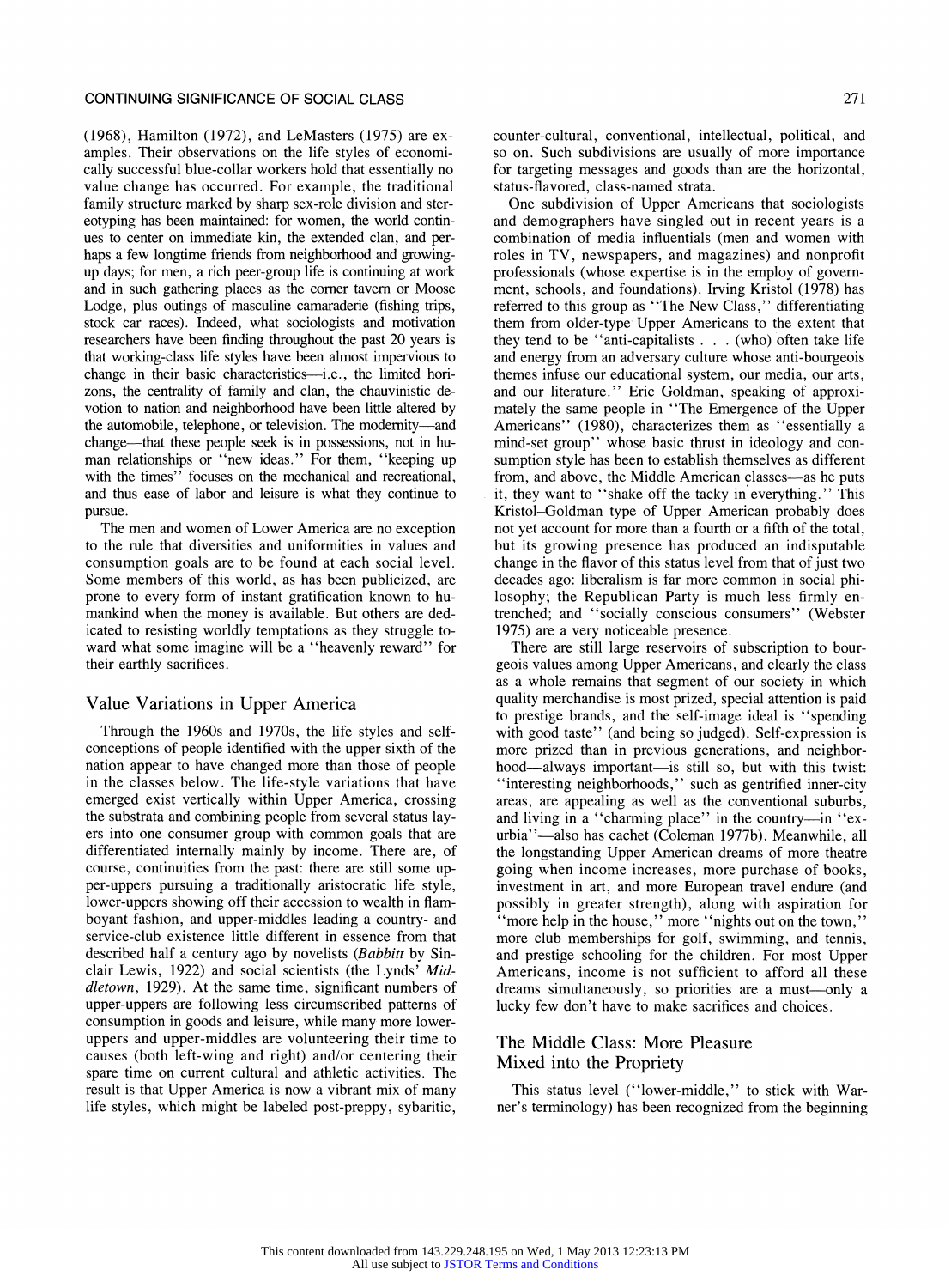**as the home of people who most definitely want to "do the right thing" and buy "what's popular." They have been very concemed with fashion all along, following-with affordable modifications-the recommendations of "experts" in the print media. When families of this class have increased their earnings to manage it, better living has**  meant-and still seems to mean-a "nicer home" in a 'nicer neighborhood," "on the better side of town," with **"good schools." It also means spending more money on "worthwhile experiences" for the children, and aiming them toward a college education; shopping at more expensive stores for clothing with "one of the better brand names"; and constant concern over the appearance of public areas in one's home-i.e., wherever guests may visit and pass judgment.** 

**Interviews in the 1970s with men and women of this class suggest that a spirit of "individualism" has been entering into their life styles far more than before. This has happened in part because "doing your own thing" was that decade's fashion, and in part because emulating the selfexpressiveness of Upper Americans, in qualified ways, became a conscious goal. This upward gaze of middle-class people continues to distinguish them from the working class; they are among the big supporters of dinner theater and all the other cultural trickle-down from Upper America. The ongoing middle-class struggle to uplift oneself has led significant numbers to enroll sporadically at local universities and community colleges. Imaged as a mental challenge and storehouse for knowledge, the home computer will do particularly well here when it reaches mass-market pricing.** 

**There is not so much "stuffiness" in middle-class selfpresentation these days as there was in the 1950s. Public dress codes have relaxed, and these people have taken their cue from Upper Americans. They eat out more, talk more comfortably about having cocktails, and enjoy trips to Las Vegas (if it's no more than a two- or three-hour flight away). "Doing things for the children" commonly includes enjoyment for the parents too, as in winter ski trips for the whole family in which the children acquire a socially valued skill and the parents maintain one. Indeed, such themes as physical activity form a new image of middle-class life in which possessions-pride has yielded a bit to activities-pleasure. Life seems more fun, not quite so serious at this status level in the 1980s. Deferred gratification may still be an ideal, but it is not so often practiced; selfdenial and self-indulgence are in closer balance.** 

**As in the world of Upper America, so too in the Middle American middle class, varieties of life style are found. Some reflect a split within the class between traditional outlooks and the more liberated, contemporary view; others are related to which kinds of possessions are most treasured, which pleasures most eagerly pursued.** 

## **CLASS VS. INCOME**

**In the late 1960s and early 1970s, a number of studies reported conflicting conclusions as to whether social class**  **or income better predicts buyer behavior. The end result was that the role assigned to social class by marketing professionals went into decline. Little further attention was paid to social class versus income until 1981, when two noteworthy reexaminations of the question were published almost simultaneously by Schaninger (1981) and Dominquez and Page (1981). These two articles constitute so thorough and thoughtful a review of the several technical and substantive issues involved that yet another examination here would serve no useful purpose.5** 

**Among the conclusions reached by Dominquez and Page**  were (1) that "new stratification scales" should be devel**oped to accord with the new status realities of the 1980s, and (2) that future research should look closely into how the value and communication systems associated with each class underlie consumption patterns. Schaninger proposed the "tentative generalizations" that:** 

- **1. "Social class is superior . . . for areas of consumer behavior that do not involve high dollar expenditures, but do reflect underlying life-style value";**
- **2. "Income is superior for products which require substantial expenditure . . . arid reflect ability to pay" yet are not perceived to be class-linked status symbols; and**
- **3. Both must be used in combination for "product classes that are highly visible, serve as symbols of . . . status within class, and require either moderate or substantial expenditure. "**

**Schaninger thus pronounced himself in agreement with Wind (1978), whose contention was that the entire controversy as to whether income or social class is the more basic segmentation variable is spurious, since it is better to accept both as valuable, then determine product by product what contribution each makes. Reynolds (1965) took the same view when he argued that the forecasting powers of class and income should be expected to differ from one market arena to the next, so that neither should be ignored or assigned automatic dominance.** 

**There are many reasons for considering both class and income when trying to understand the consumer, but the truly critical one is this: class and income are not really very well correlated. They index two quite different aspects of life circumstance, although it is common for Americans to assume that class is really a product of income. Had Warner (1941) found class and income to be as closely related as he anticipated when he began his Yankee City studies in the early 1930s (correlated, for example, at or above 0.75), he would have stayed with his original hypothesis that income standing is the crucial organizing principle in American society. Instead, his findings indicated how little of social position in a community is explained by** 

**<sup>5</sup>Examples of class versus income studies reviewed by Schaninger (1981) and Dominquez and Page (1981) include: Coleman (1960), Carman (1965), Rich and Jain (1968), Wasson (1969), Matthews and Slocum (1969), Peters (1970), Slocum and Matthews (1970), Myers, Stanton, and Haug (1971), Myers and Mount (1973), Hisrich and Peters (1974), and Prasad (1975).**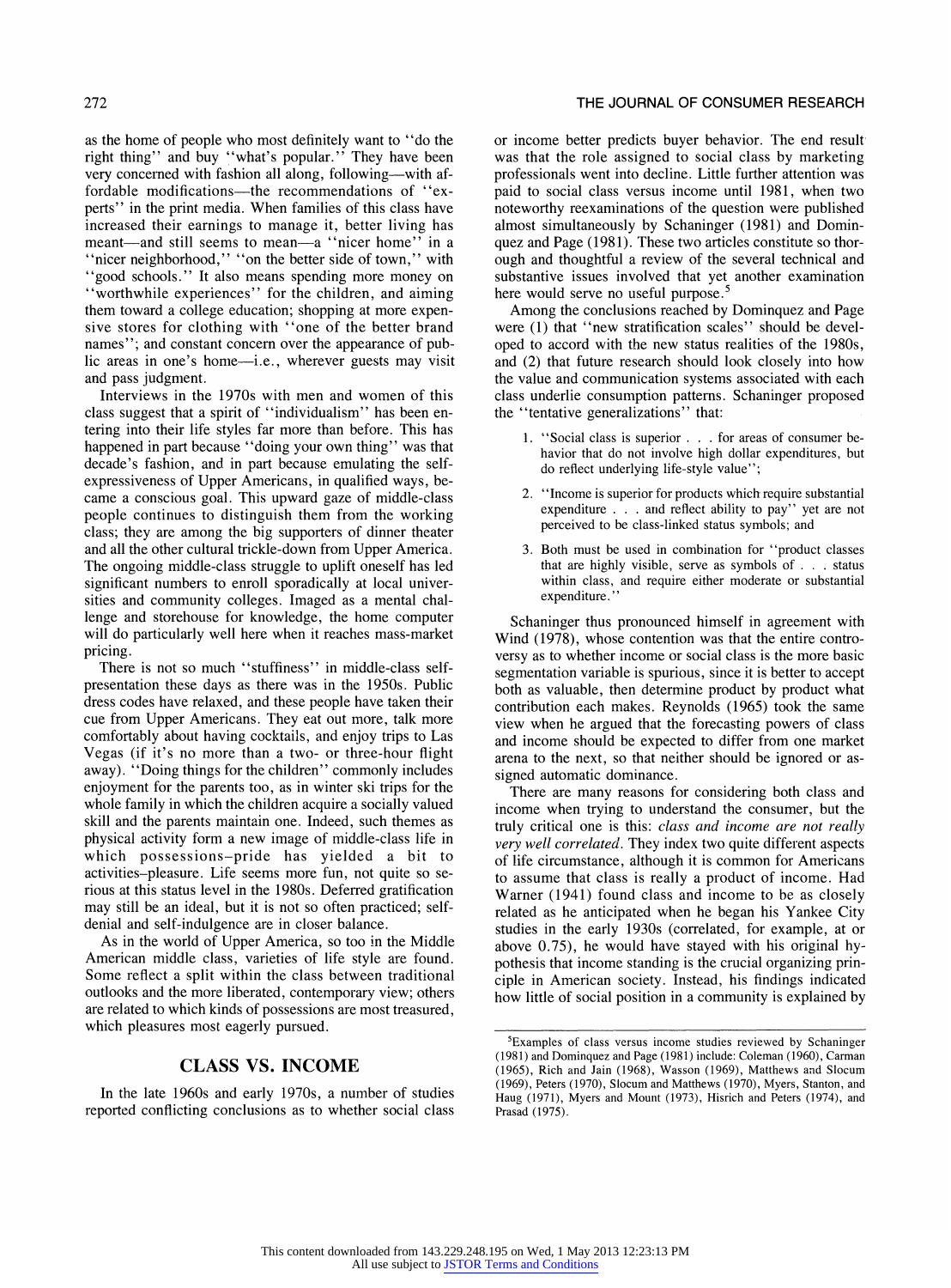**income variation, so he postulated class as the critical organizing factor. In the United States of the 1980s, each social class contains such a mix of family types that the class-income correlation may well have dipped to little**  more than 0.40-and perhaps lower.<sup>6</sup>

**It must not be forgotten that social status derives, in its root, more from occupational differentiation than from income. This is an ancient observation, dating to pre-Christian societies. There has never been a perfect correlation between the social honor paid different occupations and the income derived from their pursuit. Twentieth century America may illustrate this proposition to an extreme degree: blue-collar workers can outearn both white-collar workers and salaried professionals, yet they still do not rise above either in social status. To put this in the vernacular, the blue-collar workers "have more money than class," the**  white-collar workers "more class than money."

**A second explanation for the unextraordinary correlation between class and income is that income varies markedly according to its earner's location in the age cycle. Young people-who are first apprentices, then in the junior stages of their careers-typically receive paychecks far below average for members of the social class with which they are identified by virtue of family origin, education, and occu**pational type. Class "norms" in earning power-i.e., what **is publicly assumed to be average earnings for members of the class-are typically realized after age 35. Beyond 55, earnings tend to either exceed the norm or fall below it, depending on whether the benefits of seniority or the hazards of ill health and/or occupational obsolescence prevail.** 

**A third source of income overlap between the social classes is family variation in the number and sex of earners. This can almost certainly be considered a major factor in how much reduction has occurred in the class-income correlation over the last 20 years. As more families at all social levels have experienced divorce, leading to households headed by a female earner, household incomes far below class averages have been added to the picture in larger portions. Meanwhile, as more wives have become part- or full-time members of the nation's paid workforce, household incomes far above the class average have also been added to each status group's continuum in far greater proportions than before. The result of these and other changes-such as more households in all classes headed by young singles, retirees, and the elderly widowed-is that the picture of income distribution in each class resembles an elongated oblong more than a compact, bell-shaped curve.** 

## **Clarification of Income and Class**

**In considering family variation in number and sex of earners as a contributor to the reduced class-income correlation, two points must be kept in mind:** 

- **1. Total household income is an illusory index to family living standards-much less to social class-wherever it includes money earned by household members that is not pooled toward the common good.**
- **2. Increases in family income resulting from more of the individual members becoming earners almost never produce a change in the family's social class.**

What, then, is the best income figure-household total, individual earnings, or some factored partial product-for **use in predicting the marketplace behavior of the individual members (and combinations thereof) in a multi-income household? An inquiry into this problem, using detailed data from the University of Michigan Survey Research Center's Panel Study of Income Dynamics, produced more questions than answers (Coleman 1977a). For example, it was found that when young adults work full time and live at home, their contribution to parental well-being ranges**  from  $10¢$  on the dollar to 50 or  $60¢$ . Wives' earnings con**tribute more than children's to the household's public projection of well-being, but vary markedly in whether the money goes toward life-style extras or living-standard**  basics. Clearly, the most widely used measure—total in**come earned by all a household's members, as reported by the survey respondent (inaccuracies in which abound!) has its drawbacks; when income has turned out to be a poor predictor of consumer choice behavior, this definitional approach may well have been part of the fault.** 

**Also, why does an increase in household income rarely result in class change when members of a family beyond its head join the workforce? A major reason is that these other earners usually work at jobs of no higher status than the primary earner's; more commonly, their jobs are of less stature. This applies especially when adult children go to work; usually, it also applies when a wife finds employment. Take a lower-class, trash-collecting husband, for example: when his wife enters the labor force, she is apt to become some sort of cleanup helper. Although the couple's income is thereby increased, community judgments of its social class are likely to remain the same, especially if no change is made in friendship circles and the major observable alteration in living standard is ownership of more**  "junk" cars and consumption of more beer. By the same **token, when the wife of a factory worker husband goes to work in a factory too, the couple's total income may rise far beyond the middle-class average, but the pair will remain working class in social identity because middle-class America does not readily accept women with blue-collar**  employment—and such a woman probably isn't even trying **for it.** 

**The truth is that the classes we are talking about have mostly to do with social networks and peer judgments of "people quality," and have little to do with income levels** 

<sup>&</sup>lt;sup>6</sup>In the mid-1950s study of Kansas City by the University of Chicago's **Committee on Human Development, a 0.55 correlation between social class and income was produced in a sample limited to households with heads in the middle-age range of 40-69 years (Coleman and Neugarten 1971). With households of all types drawn from the total age range, the correlation would not have been higher than 0.45, which leads to the assumption that today's is even lower. Studies where social class is indexed by a relatively uncomplicated socio-economic status scale may show higher correlations with income, but depth studies of class versus income will consistently report lower ones.**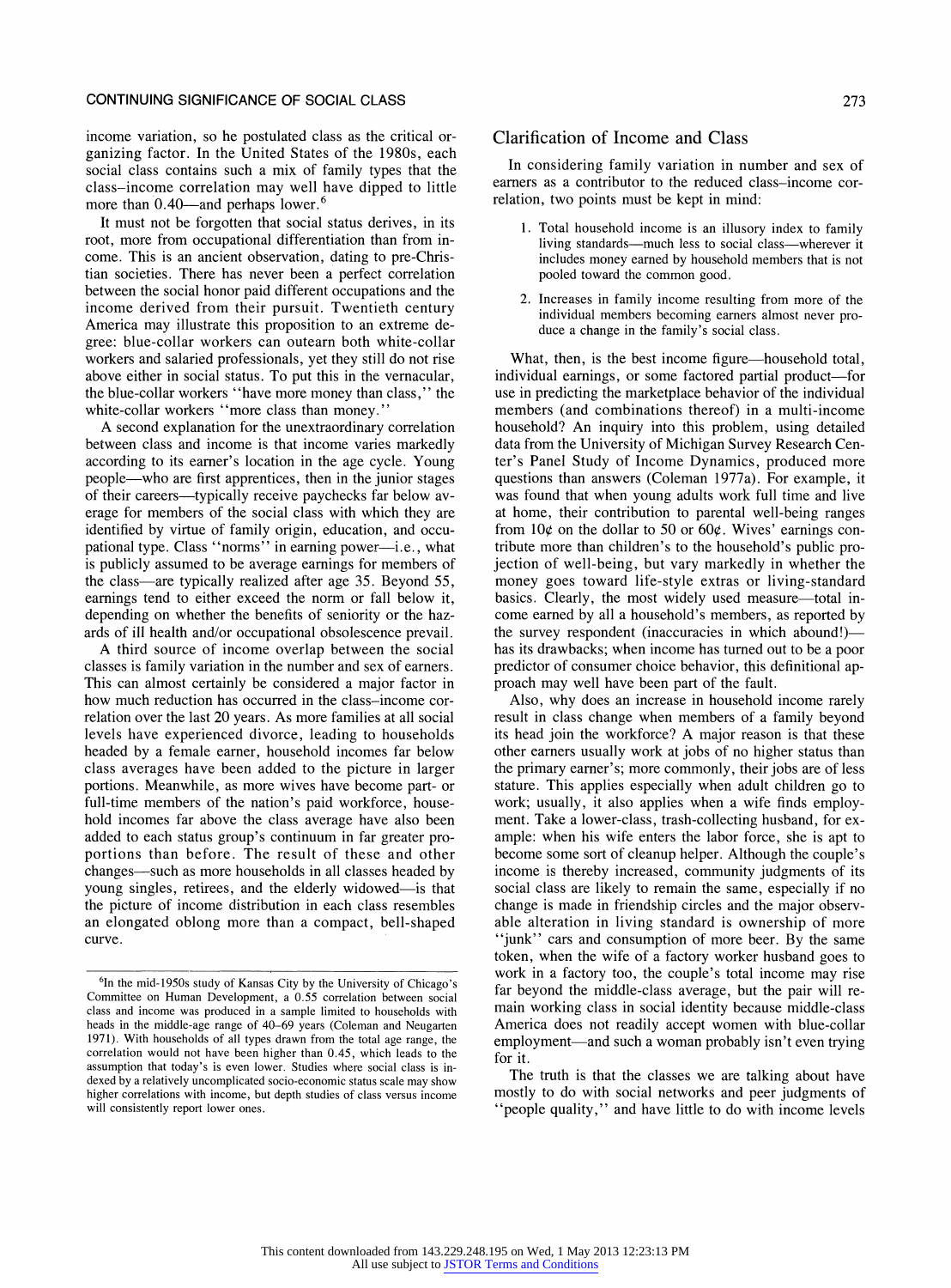**except as these latter can be construed as proof of that quality. Thus it is that social class changes ordinarily come**  to a family only when the major earner—who may well be **a woman-manages a shift in the public's definition of relationship to the occupational hierarchy. This change in occupational definition is accompanied by a change in friendship circles, and new consumption goals replace the old; hence the family value system and its public behavior are deemed appropriate for acceptance by a higher status circle.** 

**That changes in economic status do not more often lead to changes in social class is yet one more explanation for the very modest class-income correlation. The sum impact of all these contemporary sources for difference between income status and social class is a lower correlation between the two than was the case in the 1950s, when social scientists first called the marketing world's attention to the class concept. As an allied development we have this: substantially greater percentages of each class's families are either "overprivileged" or "underprivileged"-and thus**  not "average" -- than was the case two decades ago, when **this way of parceling off the income continuum was first proposed (Coleman 1960). All these changes mean that it is still useful to look at social classes as divided into three economic subclasses-perhaps even more so.** 

**The definitions offered for these economic substrata are as before. The "overprivileged" families in each social class are those with money left over (after the class-standard package of shelter, clothing, and transportation has been acquired) for the forms of "better living" that families of their class prefer; their incomes are usually 25 or 30 percent above the class median. The "class-average" families are those in the middle of the class income range who can therefore afford the kind of house, car, apparel, food, furniture, and appliances expected at their status level. The "underprivileged" are those who, while not truly poor (except, of course, in the lower class), can consider themselves in difficult straits, given what is expected from people of their status in the way of social participation and projected standard of living. Many of their consumer choices amount to scrimping, saving, and sacrificing in order to make proper appearances where these really count; their incomes fall at least 15 percent or more below the class midpoint.** 

**Taking these definitions as guides, we might think of income minimums for "class-average" status in 1983 dollars this way: \$100,000 (or a little more) if upper-upper or lower-upper, and \$45,000 for upper-middles in the Upper American world; \$24,000 for middle-class Middle Americans and \$16,000 for working class; and \$9,900 for Lower Americans, that figure being the most recent governmentdeclared "poverty line." Just below those minimums is**  where the "underprivileged" state begins, class by class. **The opposite "overprivileged" condition starts at \$15-16,000 for Lower Americans, \$24-26,000 in the working class, \$36-39,000 in the middle class, \$70-80,000 in upper-middle, and \$200-250,000 for the upper class.** 

**These figures are of course no more than approximations, the loosest of guidelines for looking at the significance of income in a social class context. They relate to urban areas where the cost of living is presently at average for the nation, and most properly only to the Bureau of Labor Statistics' hypothetical four-person family (father 43 years of age, mother 38, and two children, ages 13 and 8). For families of other situation and size, appropriately varied standards should be applied when examining buyer behavior for impact of income status within class. Indeed, this is more a conceptual tool than a tidy research device.** 

## **Research Support**

**The continuing vitality of this income-in-class concept has been affirmed during the last 10 years by a series of depth studies of life-style and consumption choices in which special emphasis has been given to families of above-average income. Observe, for illustration, how different is the marketplace behavior among Upper American families with annual incomes of \$30,000 to \$75,000 (in 1983 dollars) from that of families with the same income who would be judged to be Middle Americans (either middle class or working class). The former are, of course, either "classaverage" or "underprivileged" within their Upper American status world, while the latter are "overprivileged" in Middle America. The "overprivileged" Middle Americans can be distinguished from the "underprivileged" Upper Americans by the much greater frequency with which they own motorboats, RVs, campers, pickup trucks for sport as well as work, tractor lawnmowers, snowblowers, remote control TV, swimming pools in the backyard and/or a lakeside home, late-model sports cars for their teen-aged collegiate offspring, and expensive, largish cars for themselves. Upper Americans of the same income spend**  relatively greater amounts-of both time and money-on **private club memberships, special educational experiences for their children, high-culture objects and events, and civic affairs participation ("causes," boards, and so on); their houses are not particularly more expensive than Middle Americans's but are much more "properly" addressed, and their cars are not so often domestic and pretentious as small and/or foreign. Equally noteworthy differences in consumption choices appear up and down the scale when people of the same income but of different social class are compared.** 

**This illustration of how class and income are continuing to interact points to a resolution for the class-income debate. The question of whether class or income is the better segmentation variable should be put aside. What researchers should ask instead is how social class affects use of**  income in the marketplace—and also when, why, and to **what extent.** 

**Income is the obvious first-order segmenting variable whenever expenditure decisions are studied; income and outflow both involve dollars, so a correlation of sorts is inevitable. It makes perfect sense to assume that in a major number of marketplace transactions, income will govern**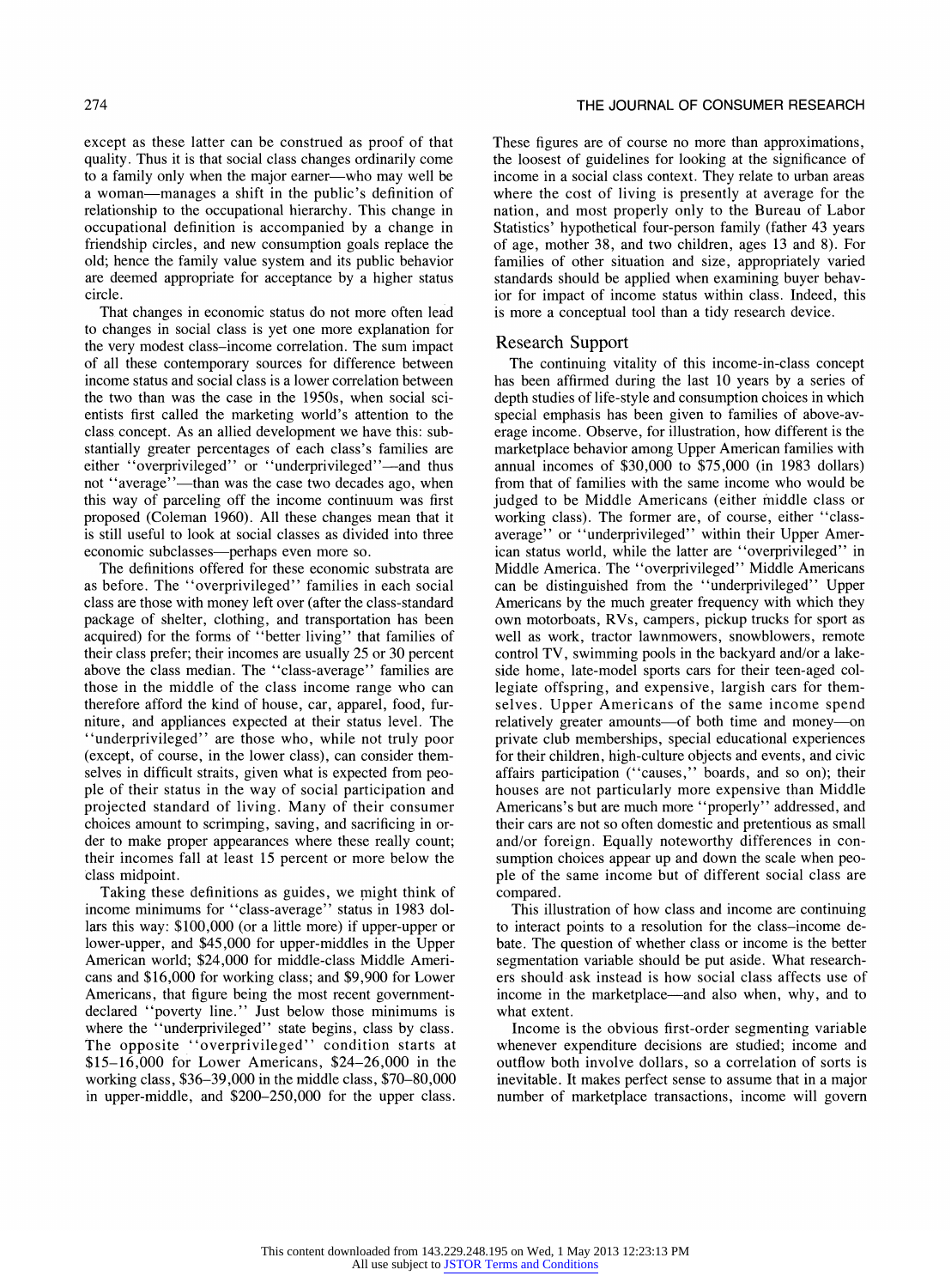**how much can be spent (and hence will be). Yet we always**  have to use other variables-age, perhaps, or sex, family **composition, life style, self-image, and social class-to understand why income has sometimes operated quite well as a predictor and other times rather poorly. As often as not, the reason will be found in social class, which may be acting all by itself or possibly in concert with one or more other social-psychological or demographic variables.** 

**Researchers can expect to find every conceivable mix of class impact on income use, from almost nil in some product or service areas to nearly conclusive in others. An instance of the latter might be spending money to watch stock car races: very few people outside the working class or lower class are interested, so this is almost entirely a matter of class-related entertainment preferences, rather than cost considerations. The purchase of squash racquets is equally a matter of class experience, and only coincidentally an income consideration, since very few men outside Upper America play squash. Extremes like this are not, however, the rule.** 

**Far more common are market areas in which the effect of class follows the privilege-level model. The car market used to be an example (see Coleman 1960), with choice behavior best explained when each class was broken down into its "privilege" segments. By the early 1970s, however, the whole business of car buying had become so heavily infused with life-style goals and self-imagery expressions that income position within social class was not a ready predictor. By that point in auto market history, class was having its maximum impact (income almost totally aside) in determining who was most likely to buy foreign and who domestic, or who would opt for intermediates (and/or compacts) versus who would stick with standards.** 

**It is still necessary to look at social class and income simultaneously when trying to understand how people house themselves and where they choose to do so in a metropolitan area. Class identification and status aspirations govern neighborhood choice (Coleman 1977b), then pocketbook power dictates which house or apartment. This has not changed through the years. Yet Schaninger (1981) has suggested change in the income-class relationships in kitchen appliance choice. Indeed, change may be more the rule than constancy; nothing can be taken for granted.** 

**Finally, there are product areas in which the impact of social class is at best unclear and slight, although probably not absent entirely. Examples might be cigarettes and perhaps beer. Among cigarette smokers and beer drinkers, there is usually a heavy investment in feelings of maturity and toughness, perhaps a bit of rebellion against prudish morality, a willingness (even eagerness) to identify with all of "sinning" humanity. Social status statements are not so commonly the goal as are psycho-sexual ones. Brand choices may still correlate with class, but at a low level, so they are hardly predictable.** 

**Too much may have been expected of social class by too many, so that disappointment has been the result. Were class treated as proposed here, this should not happen.** 

## **PROPOSITIONS FOR THE MEASUREMENT OF CLASS**

**Stratification of consumer study populations by social class is not a simple process because so many variables are involved. Yet it is not hopelessly difficult, if less than perfect placement of cases is acceptable. It is proper for standards to vary, depending on the research purposes; thus new, alternative approaches are needed that are of varying complexity.** 

**Dominquez and Page (1981) concluded their survey of the stratification literature with a cataloguing of deficiencies in status-measuring instruments used in the 1960s and 1970s. A major problem, they found, is that the two most widely employed instruments are badly showing their age: one, the Index of Status Characteristics, dates back to the 1940s (Warner, Meeker, and Eells 1949b) and the other, the Index of Social Position, to the 1950s (Hollingshead and Redlich 1958). Most critical in this regard is that scaling of the variables-occupation, education, neighborhood, and/or house type-seems "out of date . . . [predicated on] a society that no longer exists." Alternate scaling devices are faulted as typically "oversimplified," not truly indexing social class (as defined here); more properly, they should be designated measures of "socio-economic status."** 

**One more problem is that all class measuring sticks do a poor job of indexing the status of households that fall outside the marital-couple mold (i.e., male head in the middle of his career with wife who is a homemaker/ mother). This flaw becomes more serious with the yearly rise in two-income families, female-headed households, independent young singles, retired people, and so on, all of whom are easily misidentified for social class when different score criteria are not applied to their particular circumstances.** 

**In the earliest studies of social class, status identification was determined by extensive interviewing in a community about reputations of individuals and groups; this was coupled with elaborate charting of formal and informal interaction patterns, and the combination of these procedures was labeled Evaluated Participation (Warner et al. 1949b). Such an approach is possible only in small communities and with virtually unlimited funds. Yet its end productpersonal placement according to identification with ranked**  status networks-is the goal researchers seek when looking **at the impact social class has on choice behaviors in the consumption arena. This is what must be aimed for in less time-consuming, less expensive ways.** 

**In an "ideal world" (just one step down in methodological complexity from Evaluated Participation), survey respondents would be interviewed for about 90 minutes, with all manner of socio-economic facts elicited-i.e., a full accounting of present life style, plus biographical data back to childhood. The interviewer would then attach two or three pages of detailed observation on the respondent's speech, appearance, and manner (and likewise for the**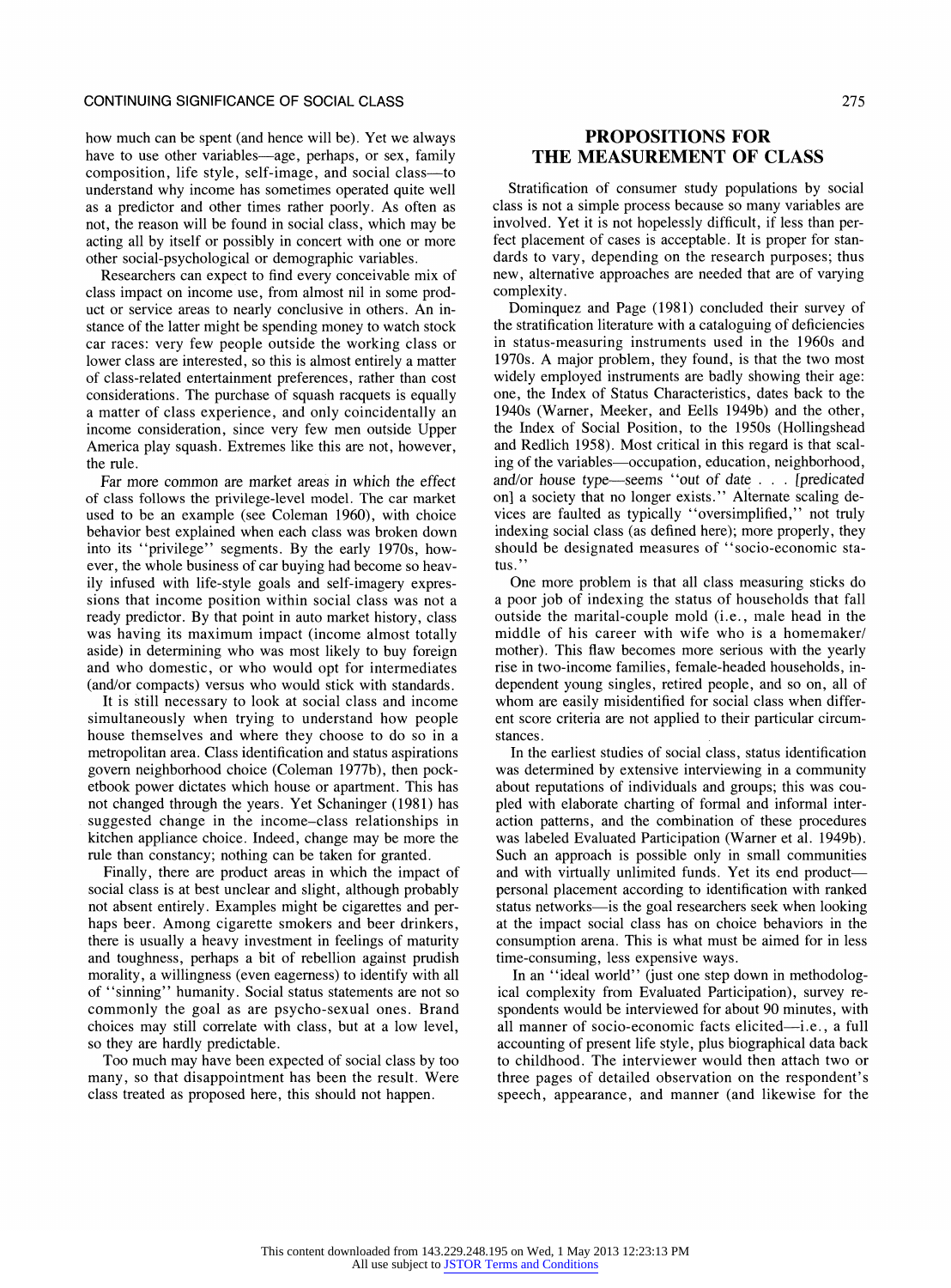#### **spouse and other family members), household furnishings and upkeep, the home's exterior appearance, and characteristics of the neighborhood. This kind of data base would provide the researcher with almost as much evidence for placement of sample members as Americans at large use in their daily lives when they rate one another and decide whom to consider status equals, inferiors, and superiors. In a real world of limited budgets, researchers must settle**  for less, of course: how much less—and what kind of **"less" -will vary depending on their funds and objectives.**

**It would also be ideal if the social class placements for a researched population could be rendered by an "expert," a sensitive interpreter of the data who would subjectively analyze how all the bits and pieces of fact and impression about a given individual go together to produce a ranking in the status hierarchy. But there are only a few such experts around, so less talented placers or mechanized devices must suffice in almost all research situations. Whether some level of human skill must be brought to bear or whether a machine-graded scale is sufficient depends on whether social class is at center focus in the research or merely one of many variables contemplated.** 

**I would now like to offer four propositions about what combinations (and kinds) of skill and scale should be called on by researchers in different circumstances, with this caveat: these propositions are guidelines, not final solutions. They are first steps, as it were, toward updated, improved techniques in the research indexing of the social class variable.** 

#### **Proposition 1: For the consumer researcher who is seeking nothing more than suggestive evidence of class's impact in a product area, it is recommended that a simplified, proxy measure be accepted.**

**An example of such a measure, the Computerized Status Index (CSI), is presented in Exhibit B, which shows the latest version in a series of such computerized indexes originally developed for Social Research, Inc. in the late 1960s. Researchers are encouraged to treat this version as illustrative and to experiment with similar measuring sticks more appropriate for the field approach they employ and data they will generate.** 

**Exhibit B is the page in an interview protocol given over to field collection of data, ratings, and coding for a CSI. In this particular version, occupation is weighted double when computing the total score; other versions include an occupation scaling specifically for employed women, to be used whether they are the spouse or the household head, and a somewhat different weighting scheme. When a respondent is not married, education is given a double weight along with occupation. Status interpretation of the total score for conventional marital-couple cases, with male household head between 35 and 64 years of age, would run this way:** 

| Upper American       | 37 to 53   |
|----------------------|------------|
| Middle Class         | 24 to 36   |
| <b>Working Class</b> | 13 to $23$ |
| Lower American       | 4 to 12    |

#### **276 THE JOURNAL OF CONSUMER RESEARCH**

**Variations in score interpretation sometimes must be employed if, for instance, income levels where the study is conducted are markedly below or above the national average, or if the interviewers appear to have been unusually generous in their ratings of occupation and/or neighborhood status. When sensitivity by age, marital status, and household situation is introduced into the score-interpretation programming, the minimum totals required for any given social class assignment are dropped by one, two, or three <sup>7</sup>points, depending on the circumstances.** 

**Proposition 2. When the research objective is an in-depth study of the relationship between social class and consumption choice, assignment of sample cases to class groupings should be rendered in qualitative fashion by "expert" judgment.** 

**This should be the case whether the data available for the judgment cover only three or four variables or extend to an extensive battery of 20 or 30 class-related behavioral and demographic factors. Such qualitative and "expert" judgment is required for proper balancing of the variables and weighing of their differential status impact, depending on the ages involved, the household composition, and locale. This in-depth approach to classification is recommended to all research institutes and advertising agencies that have established consumer panels for regular collection of consumption data and intensive analysis of marketplace choice correlates.** 

## **Proposition 3. Research in social class will benefit from the development of fresh scales for measurement of the component variables.**

**These scales should be constructed so that, when combined in a multi-factored index, they produce a visual profile of status assets and liabilities in each case under study; to do this, scores on each variable should relate to social class in the same way. How this principle works is exemplified by the eight scales that form the Index of Urban** 

**<sup>7</sup>Total scores on the illustrated Computerized Status Index (CSI) produce a "correct" social class placement for at least 75 percent of cases in a sampled population, when no special coding or score interpretation is applied for households at the age extremes or to unmarried respondents. When instructions for these special circumstances are programmed in, the class identification accuracy rises toward 90 percent.** 

**The reader may ask, with complete justification: "What is the standard of proof for a 'correct' status placement?" The answer is this: if all data on a person's social network were available, and intensive community**  study had placed that network in the status hierarchy-and if, in addition, **extensive reputational data had been assembled on the person to be classified-a "correct" status call could be made by the research team involved. Such occurred in the early days of class research, but it will never happen again. Anything we can today call a "correct placement" is one based on 30 or 40 pieces of evidence, rather than only three, four, or five. The basis for the assertion above that the CSI gives a "correct placement" just 75 (or maybe 80) percent of the time is comparisons made between placements rendered by a three- or four-factor CSI and those rendered by an "expert" using 10 times that many strands of status-relevant data on the same cases. Again, the reader must be cautioned: social class is a conceptual tool and, lacking precise definition, is ultimately not susceptible to perfect measurement, nor to absolute standards of validity in case placements.**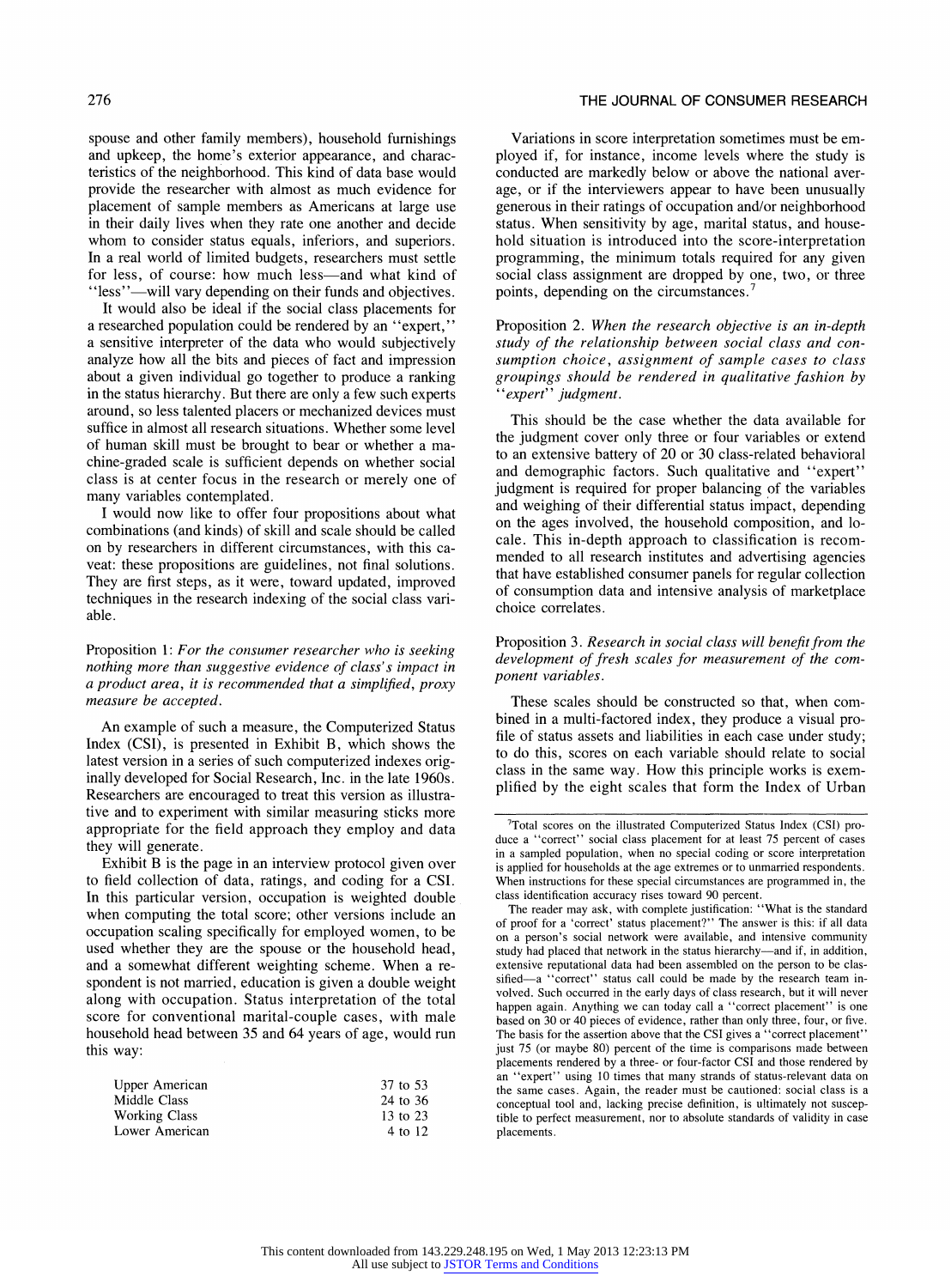#### **EXHIBIT B**

## **EXAMPILE OF A COMPUTERIZED STATUS INDEX (CSI)**

**Interviewer circles code numbers (for the computer) which in his/her judgment best fit the respondent and family. Interviewer asks for detail on occupation, then makes rating. Interviewer often asks the respondent to describe neighborhood in own words. Interviewer asks respondent to specify income-a card is presented the respondent showing the eight brackets-and records R's response. If interviewer feels this is over-statement or under, a "better-judgment" estimate should be given, along with explanation.** 

| <b>EDUCATION:</b>                                                                                                                              |                      | Respondent  |              | Respondent's Spouse          |      |  |  |
|------------------------------------------------------------------------------------------------------------------------------------------------|----------------------|-------------|--------------|------------------------------|------|--|--|
| Grammar school (8 yrs or less)                                                                                                                 |                      | R's<br>$-1$ | $-1$         | Spouse's                     |      |  |  |
| Some high school (9 to 11 yrs)                                                                                                                 |                      | age:<br>-2  | age:<br>$-2$ |                              |      |  |  |
| Graduated high school (12 yrs)                                                                                                                 |                      | -3          | -3           |                              |      |  |  |
| Some post high school (business, nursing, technical, 1 yr college)                                                                             |                      | $-4$        | $-4$         |                              |      |  |  |
| Two, three years of college—possibly Associate of Arts degree                                                                                  |                      | -5          | $-5$         |                              |      |  |  |
| Graduated four-year college (B.A./B.S.)                                                                                                        |                      | $-7$        | $-7$         |                              |      |  |  |
| Master's or five-year professional degree                                                                                                      |                      | -8          | -8           |                              |      |  |  |
| Ph.D. or six/seven-year professional degree                                                                                                    |                      | $-9$        | -9           |                              |      |  |  |
| OCCUPATION PRESTIGE LEVEL OF HOUSEHOLD HEAD: Interviewer's judgment of how head-of-household rates in                                          |                      |             |              |                              |      |  |  |
| occupational status.                                                                                                                           |                      |             |              |                              |      |  |  |
| (Respondent's description—ask for previous occupation if retired, or if R. is widow, ask husband's: $\overline{\phantom{a}}$                   |                      |             |              |                              |      |  |  |
| Chronically unemployed—"day" laborers, unskilled; on welfare<br>- 0                                                                            |                      |             |              |                              |      |  |  |
| Steadily employed but in marginal semi-skilled jobs; custodians, minimum-pay factory help, service workers (gas<br>attendants, etc.)           |                      |             |              |                              | -1   |  |  |
| Average-skill assembly-line workers, bus and truck drivers, police and firefighters, route deliverymen, carpenters,<br>brickmasons             |                      |             |              |                              | -2   |  |  |
| Skilled craftsmen (electricians), small contractors, factory foremen, low-pay salesclerks, office workers, postal<br>employees                 |                      |             |              |                              | -3   |  |  |
| Owners of very small firms (2-4 employees), technicians, salespeople, office workers, civil servants with average level<br>salaries            |                      |             |              |                              | $-4$ |  |  |
| Middle management, teachers, social workers, lesser professionals                                                                              |                      |             |              |                              | -5   |  |  |
| Lesser corporate officials, owners of middle-sized businesses (10-20 employees), moderate-success professionals<br>(dentists, engineers, etc.) |                      |             |              |                              | $-7$ |  |  |
| Top corporate executives, "big successes" in the professional world (leading doctors and lawyers), "rich" business<br>owners                   |                      |             |              |                              | $-9$ |  |  |
| AREA OF RESIDENCE: Interviewer's impressions of the immediate neighborhood in terms of its reputation in the eyes of<br>the community.         |                      |             |              |                              |      |  |  |
| Slum area: people on relief, common laborers                                                                                                   |                      |             |              |                              | $-1$ |  |  |
| Strictly working class: not slummy but some very poor housing                                                                                  |                      |             |              |                              | $-2$ |  |  |
| Predominantly blue-collar with some office workers                                                                                             |                      |             |              |                              | -3   |  |  |
| Predominantly white-collar with some well-paid blue-collar                                                                                     |                      |             |              |                              | $-4$ |  |  |
| Better white-collar area: not many executives, but hardly any blue-collar either                                                               |                      |             |              |                              | -5   |  |  |
| Excellent area: professionals and well-paid managers                                                                                           |                      |             |              |                              | $-7$ |  |  |
| "Wealthy" or "society"-type neighborhood                                                                                                       |                      |             |              |                              | - 9  |  |  |
| TOTAL FAMILY INCOME PER YEAR:                                                                                                                  |                      |             |              | <b>TOTAL</b><br><b>SCORE</b> |      |  |  |
| Under \$5,000<br>- 1                                                                                                                           | \$20,000 to \$24,999 | $-5$        |              |                              |      |  |  |
| \$5,000 to \$9,999<br>$-2$                                                                                                                     | \$25,000 to \$34,999 | -6          |              |                              |      |  |  |
| $-3$<br>\$10,000 to \$14,999                                                                                                                   | \$35,000 to \$49,999 | $-7$        |              | Estimated                    |      |  |  |
| \$15,000 to \$19,999<br>-4                                                                                                                     | \$50,000 and over    | -8          |              | Status <sub>-</sub>          |      |  |  |
| (Interviewer's estimate: _______ and explanation: ______                                                                                       |                      |             |              |                              |      |  |  |
| R's MARITAL STATUS: Married___ Divorced/Separated___ Widowed___ Single ___<br>(CODE:                                                           |                      |             |              |                              |      |  |  |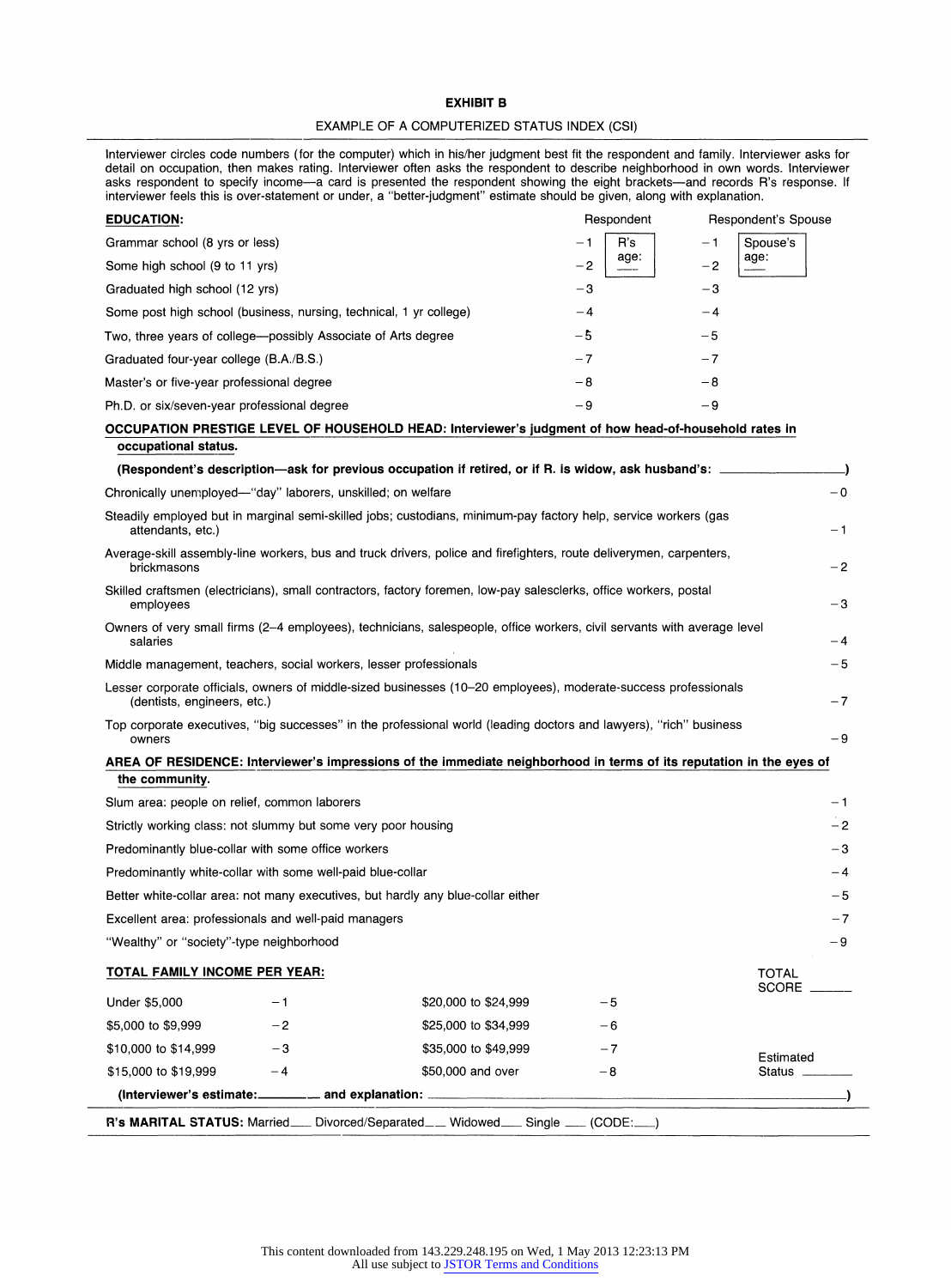**Status (Coleman and Neugarten 1971; Coleman 1973). Another promising approach for the updated scaling of variables lies in application of magnitude-estimation techniques as reported in Coleman and Rainwater (1978).** 

#### **Proposition 4. Status measurement in the future must do a better job of accounting for the woman's contribution to family social standing than the typical class index has done in the past.**

**Shimp and Yokum (1981) called attention to this deficiency, stating that "measurement of social class has always . . . [wrongfully] assumed the husband's (characteristics) are the sole determinants of a household's class**  standing." They had a name for this defect-"the husband **only fallacy"-and they are only too right! The role of women in the class equation has never been properly measured. This indictment applies whether the woman is the household head, married and an earner along with the husband, or a nonearning wife who is nonetheless a potent contributor to family social status through her choice of friends, clubs, church, and neighborhood. That women's differing educational credentials, cultural interests, and ancestry frequently produce a one-class difference in the status of families where husbands are equal in occupational status, income, and education has been detailed in Coleman and Neugarten (1971).** 

**What is needed in light of "the husband only fallacy"? For one, the neighborhood variable should be included as often as possible in status-measuring devices. Neighborhood is almost always a measure-albeit indirect-of a woman's social horizons and aspirations. A scale for female educational background is even more necessary, and should be weighted as heavily in any family total score as the male scale for schooling. Ideally, it should measure the "which school" factor of collegiate education, what personal associations were formed while there (such as membership in a sorority), and number of years completed, since these associational factors have historically been the most socially consequential part of a woman's post-high-school educational credentials (Coleman and Neugarten 1971; Coleman 1973). A scale for women's occupations, as distinguished from men's, is also recommended because different principles of status consequence have applied in the past-and probably still do. Whatever the job, the work setting (factory vs. office or school, high-status retail store vs. low) and the clientele served can be critical indicators of a woman's class identification. Introducing scales such as these into status-measuring instruments would greatly increase their relevance for households headed by women; it would also improve their predictive accuracy for marital couples, especially those at the age extremes.** 

## **CONCLUSION**

**The four propositions just described are offered in the hope they will lead to the regeneration of social class as a research variable. They are a start only, and do not begin**  **to solve new problems that will emerge.8 There is much to be done if social class is to be reinvigorated as a variable in the analysis of marketplace behavior. Class placement of research samples should be attempted as often as possible, employing modernized status measuring sticks. How Americans of each status level vary from one another in self-concept, values, and consumption goals must be examined repeatedly, and the findings must be applied to specific product and service areas.** 

**As we survey the past 30 years, what is perhaps most astonishing is how much continuity there has been in class value systems, which have remained relatively intact through economic cycles of inflation and recession and through pronounced changes in apparel customs, car purchases, and food habits. The many life-style variations that have appeared within each class-and that have crossed class lines to unite members of different status groups in**  common spare-time pursuits-have tended to obscure the **fundamental continuity of the class structure; so too have changing educational standards and occupational shifts in income reward, not to mention declining family stability.** 

**The social class concept is not so much 'outdated as it is underutilized. Sophisticated application has not been easy, and never will be. Marketers, however, must not let this difficulty turn them away from keeping constant track of how (and whether) social class is continuing to be signifi**cant—as shaper of consumer goals, as influence on mar**ketplace choice.** 

**[Received August 1982. Revised August 1983.]** 

## **REFERENCES**

- **Auletta, Ken (1982), The Underclass, New York: Random House. Berger, Bennett M. (1960), Working Class Suburb, Berkeley: University of California Press.**
- **Brooks, John (1981), Showing Off In America, Boston: Little, Brown.**
- **Caplow, Theodore (1980), "Middletown Fifty Years After," Contemporary Sociology, 9 (January), 46-50.**
- **, Howard M. Barr, et al. (1982), Middletown Families: A Half-Century of Continuity and Change, Minneapolis: University of Minnesota Press.**
- **Carman, James M. (1965), The Application of Social Class in Market Segmentation, Berkeley: Institute of Business and Economic Research, University of California.**
- **Coleman, Richard P. (1960), "The Significance of Social Stratification in Selling," in Marketing: A Maturing Discipline,**

**<sup>8</sup>One problem not touched upon here is the class identification of farm families and the measurement thereof. The relationship of rural Americans and residents of the smaller country towns to the urban status structure has remained unexamined since World War 11 as Americans have flocked to the metropolitan areas and their burgeoning suburbs. If, as witnessed in the 1970s, our population continues its contrary move away from metropolis and out to exurbia, small towns, and smaller cities, this nonmetropolitan sector will become more important in the future. In any event, we should extend our social class investigations and concepts to include those millions of Americans who live outside the Standard Metropolitan Statistical Areas (SMSAs).**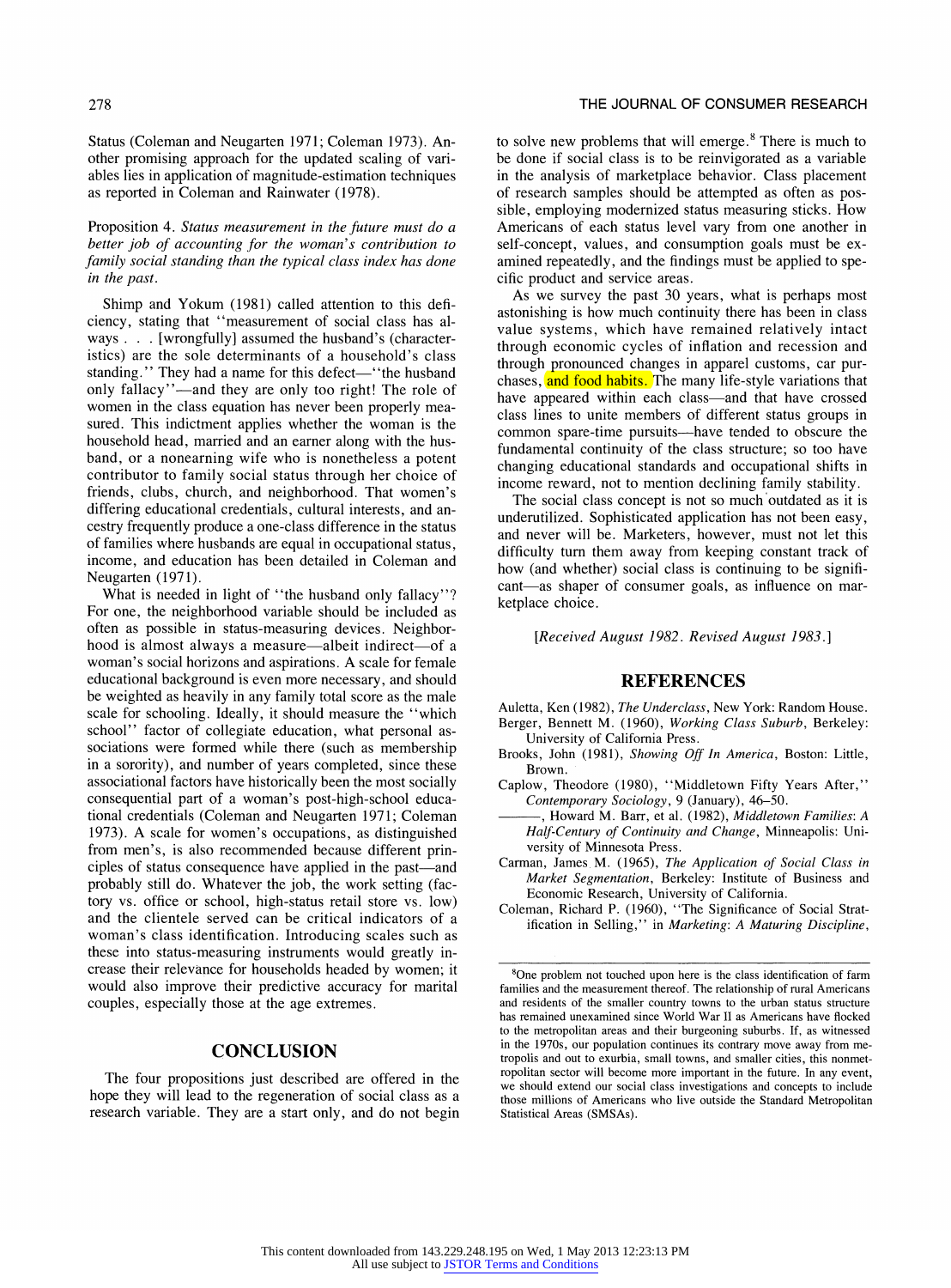**Proceedings of the American Marketing Association 43rd National Conference, ed. Martin L. Bell, Chicago: American Marketing Association, 171-184.** 

- **(1973), "The Index of Urban Status: A Manual for Assessing Family Class Standing," Cambridge, MA: Joint Center for Urban Studies of Massachusetts Institute of Technology and Harvard University, Monograph Series.**
- **(1977a), "Husbands, Wives, and Other Earners: Notes from the Family Income Assembly Line," Cambridge, MA: Joint Center for Urban Studies of Massachusetts Institute of Technology and Harvard University, Working Paper No. 48.**
- **(1977b), "Attitudes Toward Neighborhoods: How Americans Want to Live," Cambridge, MA: Joint Center for Urban Studies of Massachusetts Institute of Technology and Harvard University, Working Paper No. 49.**
- **and Bernice L. Neugarten (1971), Social Status in the City, San Francisco: Jossey-Bass.**
- **and Lee P. Rainwater, with Kent A. McClelland (1978), Social Standing in America: New Dimensions of Class, New York: Basic Books.**
- **Curtis, William H. (1972), "Social Class or Income?" Journal**  of Marketing, 36 (January), 67-68.
	- **Davis, Allison, Burleigh B. Gardner, and Mary Gardner (1941),**  Deep South: A Social-Anthropological Study of Caste and **Class, Chicago: University of Chicago Press.**
	- **Dominquez, Louis V. and Albert L. Page (1981), "Stratification in Consumer Behavior Research: A Re-Examination," Journal of the Academy of Marketing Science, 9 (Summer), 250-271.**
- **Foxall, Gordon R. (1975), "Social Factors in Consumer Choice: Replication and Extension," Journal of Consumer Behavior, 2 (June), 60-74.**
- **Gilbert, Dennis and Joseph A. Kahl (1982), The American Class Structure: A New Synthesis, Homewood, IL: The Dorsey Press.**
- **Glenn, Norval D. and John P. Alston (1968), "Cultural Distances Among Occupational Categories," American Sociological Review, 33 (June), 365-382.** 
	- **Goldman, Eric F. (1980), "The Emergence of the Upper American," in Reflections of America: Commemorating the Statistical Abstract Centennial, ed. Norman Cousins, Washington, D.C.: United States Bureau of the Census.**
	- **Hamilton, Richard F. (1972), Class and Politics in the United States, New York: John Wiley.**
	- **Haug, Marie R. (1973), "Social Class Measurement and Women's Occupational Roles," Social Forces, 52 (September), 86-98.**
	- **(1977), "Measurement in Social Stratification," Annual Review of Sociology, 3, 51-77.**
	- **and Marvin B. Sussman (1971), "The Indiscriminate State of Social Class Measurement," Social Forces, 48 (June), 549-563.**
- **Hisrich, Robert D. and Michael P. Peters (1974), "Selecting the Superior Segmentation Correlate," Journal of Marketing, 38 (July), 60-63.** 
	- **Hollingshead, August B. (1949), Elmtown's Youth: The Impact of Social Class on Adolescents, New York: John Wiley. and Fredrick C. Redlich (1958), Social Class and Mental Illness: A Community Study, New York: John Wiley.**
	- **Hugstad, Paul S. (1981), "A Reexamination of the Concept of Privilege Groups," Journal of the Academy of Marketing Science, 9 (Fall), 399-408.**
	- **Hyman, Herbert H. (1966), "The Value Systems of Different Classes," in Class, Status, and Power, eds. Reinhard Bendix**

**and Seymour M. Lipset, New York: The Free Press, 488-499.** 

- **Kahl, Joseph A. (1957), The American Class Structure, New York: Rinehart.**
- Kristol, Irving (1978), "The New Class" in Two Cheers for Cap**italism: A Collection of Essays, New York: Harper and Row.**
- **LeMasters, E. E. (1975), Blue Collar Aristocrats: Life Stvles at a Working-Class Tavern, Madison: University of Wisconsin Press.**
- **Levison, Andrew (1974), The Working Class Majority, New York: Coward McCann and Geoghegan.**
- **Levy, Sidney J. (1966), "Social Class and Consumer Behavior," in Knowing the Consumer, ed. J. W. Newman, New York: John Wiley, 146-160.**
- **(1971), "Symbolism and Life Style," in Perspectives in Marketing Management, ed. F. D. Sturdivant, Glenview, IL: Scott, Foresman and Company, 112-118.**
- **(1978), Marketplace Behavior-Its Meaning for Management, New York: American Management Associations.**
- **Lewis, Sinclair (1922), Babbitt, New York: Harcourt Brace Jovanovich.**
- **Lynd, Robert S. and Helen Merrell Lynd (1929), Middletown, New York: Harcourt Brace Jovanovich.**
- and Helen Merrell Lynd (1937), Middletown in Transi**tion, New York: Harcourt Brace Jovanovich.**
- **Martineau, Pierre (1957), Motivations in Advertising, New York: McGraw-Hill.**
- **(1958), "Social Classes and Spending Behavior," Journal of Marketing, 23 (October), 121-130.**
- **Matthews, Herbert Lee and John W. Slocum, Jr. (1969), "Social Class and Commercial Bank Credit Card Usage," Journal of Marketing, 33 (January), 71-78.**
- **and John W. Slocum, Jr. (1972), "A Rejoinder to 'Social Class or Income?' " Journal of Marketing, 36 (January), 69-70.**
- **McCann, Charles B. (1958), Women and Department Store Advertising, Chicago: Social Research, Inc.**
- **Myers, James H. and Jonathan Guttman (1974), "Life Style: The Essence of Social Class," Chapter 10 in Life Style and Psychographics, ed. William D. Wells, Chicago: American Marketing Association, 235-256.**
- **→ and John F. Mount (1973), "More on Social Class vs. Income as Correlates of Buying Behavior," Journal of Marketing, 37 (April), 71-73.**
- **, Roger R. Stanton, and Arne F. Haug (1971), "Correlates of Buying Behavior: Social Class vs. Income," Journal of Marketing, 35 (October), 8-15.**
- → Peters, William H. (1970), "Relative Occupational Class Income: **A Significant Variable in the Marketing of Automobiles," Journal of Marketing, 34 (April), 74-77.**
- **Prasad, V. Kanti (1975), "Socio-Economic Product Risk and Patronage Preferences of Retail Shoppers," Journal of Marketing, 39 (July) 42-47.** 
	- **Rainwater, Lee P., Richard P. Coleman, and Gerald Handel (1959), Workingman's Wife: Her Personality, World, and Life Style, New York: Oceana Press; reprinted in 1979 by Arno Press Inc., New York, in "Perennial Works in Sociology" series.**
	- **Reynolds, W. H. (1965), "More Sense About Segmentation," Harvard Business Review, 43, 107-114.**
- **Rich, Stuart U. and Subhash C. Jain (1968), "Social Class and Life Cycle as Predictors of Shopping Behavior," Journal of Marketing Research, 5 (February), 41-49.**
- **→ Ritter, Kathleen and Lowell Hargens (1975), "Occupational Po-**